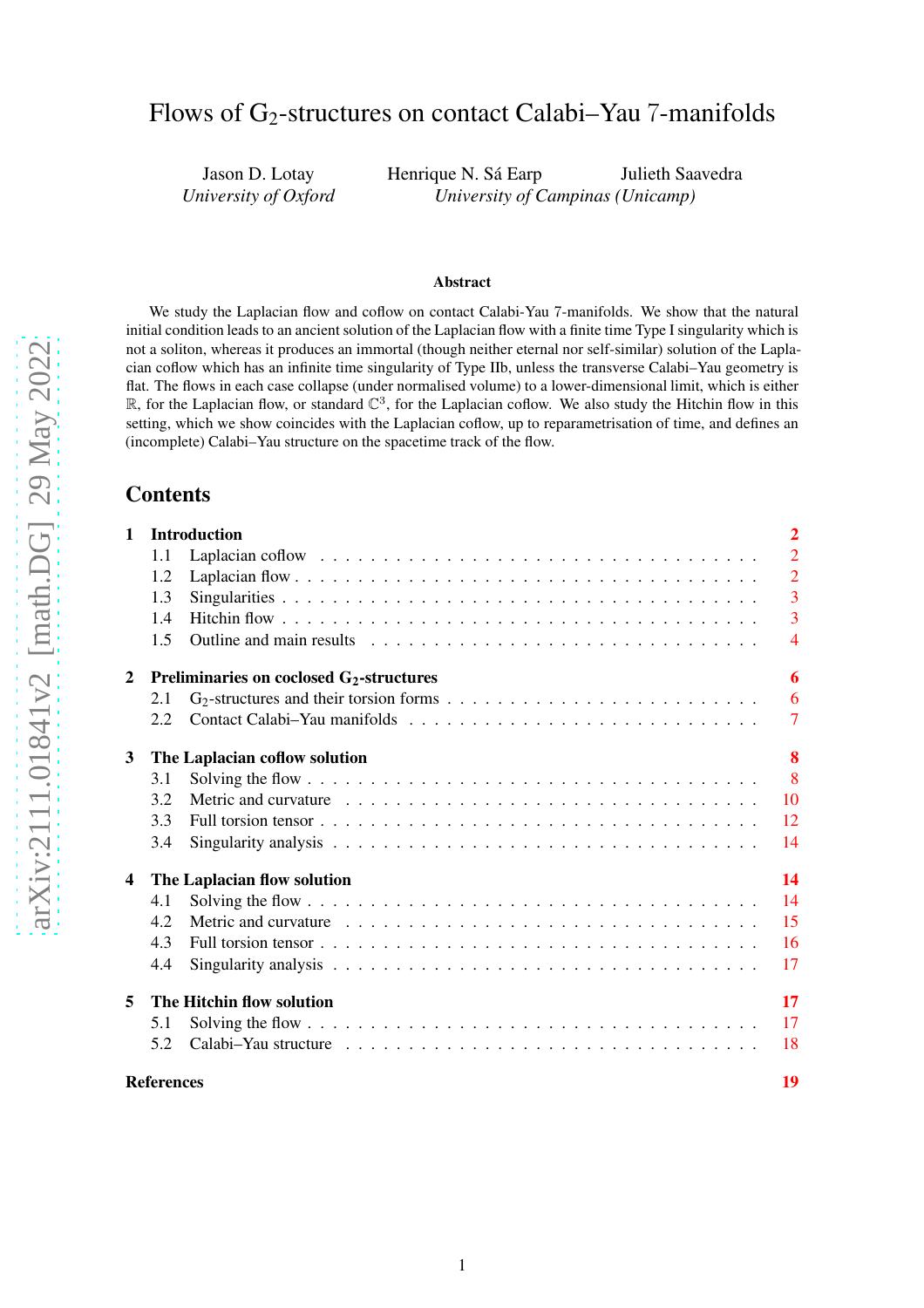# <span id="page-1-6"></span><span id="page-1-0"></span>1 Introduction

Geometric flows have proven to be a powerful analytical tool in a variety of geometric and topological problems. In the case of  $G_2$ -geometry, they provide a method to search for metrics with  $G_2$  holonomy, which are then Ricci-flat, on an oriented and spin 7-manifold M. This corresponds to varying a  $G_2$ -structure, given by a nondegenerate 3-form  $\varphi$  on M, so that it becomes torsion-free. Flows in G<sub>2</sub>-geometry were first introduced by Bryant [\[Bry06\]](#page-18-1) and have been studied by several authors, see e.g. [\[BX11,](#page-18-2) [KMT12,](#page-18-3) [Lau17,](#page-18-4) [BF18,](#page-18-5) [Gri19,](#page-18-6) [DGK19,](#page-18-7) [KLL20,](#page-18-8)[LSE19,](#page-18-9)[LW19,](#page-19-0)[LMSES21\]](#page-18-10).

A G<sub>2</sub>-structure  $\varphi$  determines a metric  $g_{\varphi}$  and orientation with Riemannian volume form vol<sub> $\varphi$ </sub>. The *full torsion tensor* T of  $\varphi$  is a 2-tensor which is equivalent to  $\nabla^{g_{\varphi}}\varphi$ , where  $\nabla^{g_{\varphi}}$  is the Levi-Civita connection of  $g_{\varphi}$ . Pairs  $(M^7, \varphi)$  which satisfy  $T \equiv 0$  (i.e. so that  $\varphi$  is torsion-free) are called G<sub>2</sub>-manifolds and are of particular interest since the holonomy group of  $g_{\varphi}$  in this case is contained in  $G_2$ . However, complete examples of  $G_2$ -manifolds  $(M, \varphi)$  are very difficult to construct, especially when M is required to be compact. Fernandez and Gray [\[FG82\]](#page-18-11) showed that the torsion-free condition is equivalent to  $\varphi$  being both *closed* and *coclosed*, i.e,  $d\varphi = 0$  and  $d\ast_{\varphi}\varphi = 0$ , where  $\ast_{\varphi}$  is the Hodge star defined by  $g_{\varphi}$  and vol<sub> $\varphi$ </sub>. This alternative viewpoint on the torsion-free condition as a system of nonlinear PDE is fundamental to  $G_2$  geometry and to geometric flows.

#### <span id="page-1-1"></span>1.1 Laplacian coflow

Our first goal is to study the *Laplacian coflow* of G<sub>2</sub>-structures, introduced by Karigiannis, McKay and Tsui  $\left[\text{KMT12}\right]$  $\left[\text{KMT12}\right]$  $\left[\text{KMT12}\right]$ <sup>1</sup> which is given by

<span id="page-1-4"></span>
$$
\frac{\partial \psi_t}{\partial t} = \Delta_{\psi_t} \psi_t := (\text{dd}^{*t} + \text{d}^{*t} \text{d}) \psi_t,\tag{1.1}
$$

where  $\psi_t := *_t \varphi_t$  is the Hodge dual of the G<sub>2</sub>-structure  $\varphi_t$  (here, we write  $*_t := *_{\varphi_t}$ ) and  $\Delta_{\psi_t}$  is the Hodge Laplacian of  $g_t := g_{\varphi_t}$  on 4-forms. If M is compact, critical points of this flow [\(1.1\)](#page-1-4) are then Hodge duals of non-degenerate 3-forms which are closed and coclosed, i.e. torsion-free.

We restrict the Laplacian coflow [\(1.1\)](#page-1-4) to the case where  $\psi_t$  is closed, i.e. the G<sub>2</sub>-structure  $\varphi_t$  is coclosed. In this context, solutions of [\(1.1\)](#page-1-4) (if they exist) preserve the cohomology class  $[\psi_t] = [\psi_0] \in H^4(M)$ , for all t, and the flow seeks critical points in this class. When M is compact,  $(1.1)$  can be interpreted as the gradient flow of *Hitchin's volume functional* [\[Hit01\]](#page-18-12) and so the volume of M increases monotonically along the flow (see [\[Gri13\]](#page-18-13)).

One immediate problem with the Laplacian coflow is that the 4-form  $\psi = *_{\varphi} \varphi$  is generated by both the 3-forms  $\varphi$  and  $-\varphi$ : in particular,  $\psi$  does not determine the orientation on M. However, it is natural to fix an orientation throughout the flow, which is determined for example by a choice of  $G_2$ -structure dual to the initial 4-form. Another key problem, which is much more serious, is that it is not known whether solutions to  $(1.1)$ actually exist in general, even for an arbitrarily short time. There is a modification of the coflow [\[Gri13\]](#page-18-13) which does have guaranteed short-time existence, but the critical points are no longer necessarily closed and coclosed 4-forms, and so it does not currently appear to be useful as a tool for studying key problems in  $G_2$  geometry.

Finally, even if one has short-time existence and uniqueness of the flow  $(1.1)$ , one finds that the torsion tensor is not guaranteed to satisfy a heat-type equation. Thus the Laplacian coflow is not a *reasonable* (sometimes also called *Ricci-like*) flow of  $G_2$ -structures in the sense of  $[Che18]$ , so the analytic theory developed there does not apply. This issue is linked to the lack of parabolicity of the Laplacian coflow, even in the direction of closed 4-forms (see [\[Gri13\]](#page-18-13)).

In Theorem [A,](#page-3-1) we will find immortal families of coclosed  $G_2$ -structures solving the Laplacian coflow [\(1.1\)](#page-1-4).

### <span id="page-1-2"></span>1.2 Laplacian flow

A geometric flow of  $G_2$ -structures which has received much more attention is the Laplacian flow introduced by Bryant [\[Bry06\]](#page-18-1):

<span id="page-1-5"></span>
$$
\frac{\partial \varphi_t}{\partial t} = \Delta_{\varphi_t} \varphi_t := (\text{dd}^{*t} + \text{d}^{*t} \text{d}) \varphi_t,\tag{1.2}
$$

<span id="page-1-3"></span> ${}^{1}$ In [\[KMT12\]](#page-18-3), the flow [\(1.1\)](#page-1-4) is written with an additional minus sign on the right-hand side, but this seems incorrect given the work on the Laplacian flow  $[BX11, LW17]$  $[BX11, LW17]$  and the modified Laplacian coflow [\[Gri13\]](#page-18-13).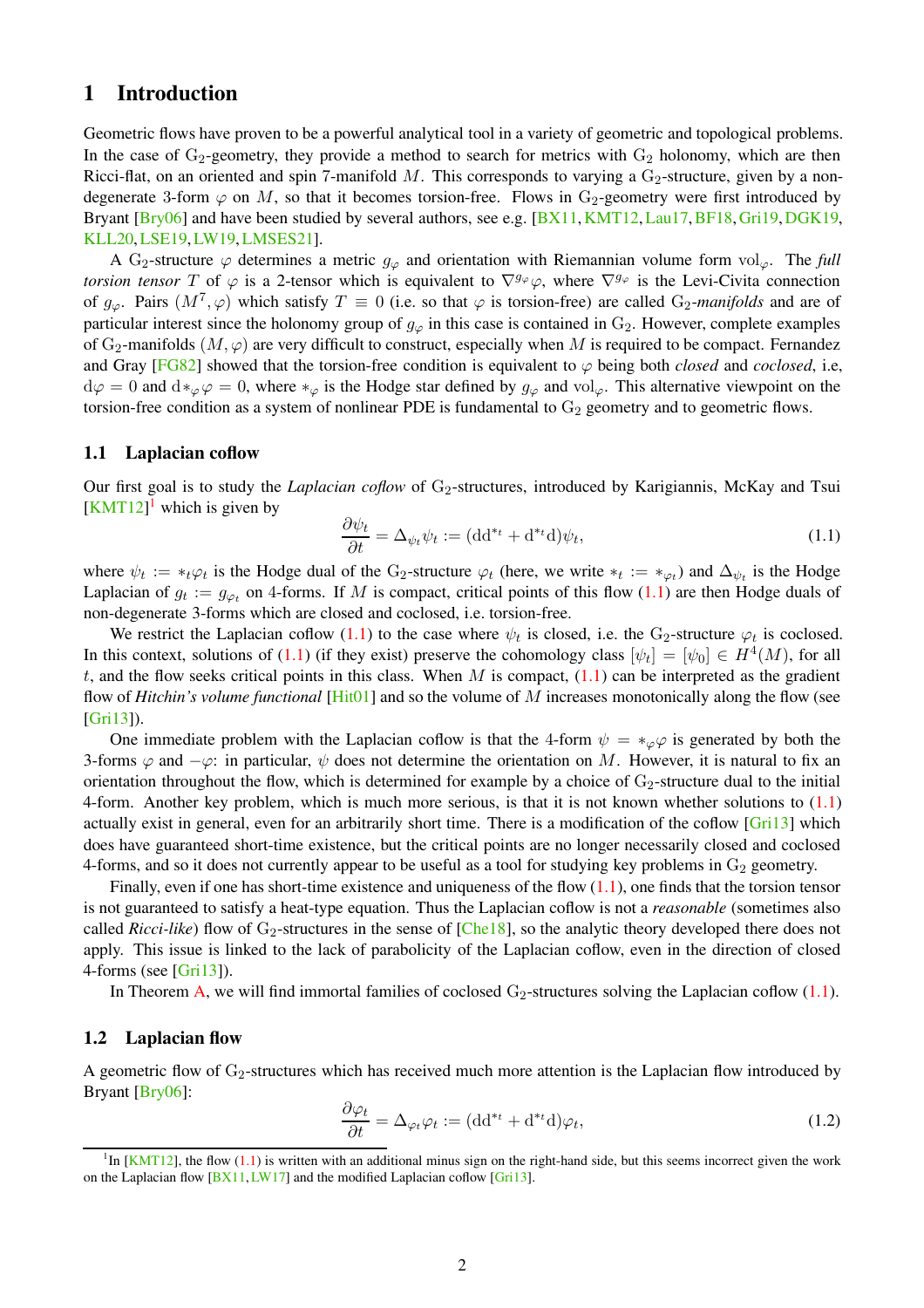<span id="page-2-6"></span>where we again write  $*_t$  for the Hodge star induced by the G<sub>2</sub>-structure  $\varphi_t$ , and  $\Delta_{\varphi_t}$  is the Hodge Laplacian of  $g_t := g_{\varphi_t}$  on 3-forms. Again, if M is compact, the Laplacian flow [\(1.2\)](#page-1-5) has torsion-free G<sub>2</sub>-structures as its critical points.

Typically, one restricts the Laplacian flow [\(1.2\)](#page-1-5) to *closed* G<sub>2</sub>-structures, because in that setting one obtains a good analytic theory, the cohomology class of the flowing  $G_2$ -structure  $\varphi_t$  is preserved (so we are seeking torsionfree G2-structures in a given class), and the flow (in the compact setting) can be interpreted as the gradient flow of the Hitchin volume functional on  $[\varphi_t] = [\varphi_0]$ . See [\[BX11,](#page-18-2) [KLL20,](#page-18-8) [LW17,](#page-19-1) [LW19\]](#page-19-0) for more details on the Laplacian flow. By contrast, it is not known whether starting  $(1.2)$  at a *coclosed* G<sub>2</sub>-structure may preserve coclosedness, however much one might naively expect this from a flow which is initially in the direction of coexact forms. Indeed, to our knowledge, there are no particular examples in the literature of a Laplacian flow preserving the coclosed property. On the other hand, neither are there explicit examples for which the coclosed condition is not preserved, as far as the authors are aware, so the field seems still very much open to exploration. We also note that we do not currently have any general analytic theory for the Laplacian flow, except when restricted to closed  $G_2$ -structures.

In Theorem [B,](#page-4-0) we will obtain ancient families of coclosed  $G_2$ -structures solving the Laplacian flow [\(1.2\)](#page-1-5).

### <span id="page-2-0"></span>1.3 Singularities

For various flows of  $G_2$ -structures (cf. [\[LW17,](#page-19-1) [Che18\]](#page-18-14)) it has been shown that blow-up of the following quantity characterises the formation of finite-time singularities:

$$
\Lambda(x,t) = (|Rm(x,t)|_{g_t}^2 + |T(x,t)|_{g_t}^4 + |\nabla^{g_t}T(x,t)|_{g_t}^2)^{\frac{1}{2}}
$$

for  $x \in M$  and time t. We then let

<span id="page-2-2"></span>
$$
\Lambda(t) = \sup_{x \in M} \Lambda(x, t) \tag{1.3}
$$

for convenience and introduce the following terminology, motivated by the singularity classification in Ricci flow (cf.  $[CLN06]$ ) and the work in  $[LW17, Che18]$  $[LW17, Che18]$  $[LW17, Che18]$ .

<span id="page-2-5"></span>**Definition 1.1.** Suppose that  $(M^7, \varphi_t, \psi_t, g_t)$  is a solution to a flow of  $G_2$ -structures on a closed manifold on a maximal time interval  $[0, T)$  and let  $\Lambda(t)$  be as in [\(1.3\)](#page-2-2).

If we have a finite-time singularity, i.e.  $T < \infty$ , we say that the solution forms

- a *Type I singularity* (rapidly forming) if  $\sup_{t\in[0,T)}(T-t)\Lambda(t)<\infty$ ; and otherwise
- a *Type IIa singularity* (slowly forming) if  $\sup_{t\in[0,T)}(T-t)\Lambda(t)=\infty$ .

If we have an *infinite-time* singularity, where  $T = \infty$ , then it is

- a *Type IIb singularity* (slowly forming) if  $\sup_{t\in[0,\infty)} t\Lambda(t) = \infty$ ; and otherwise
- a *Type III singularity* (rapidly forming) if  $\sup_{t\in[0,\infty)} t\Lambda(t) < \infty$ .

In Theorem [C,](#page-4-1) we will apply this singularity classification to our solutions to the flows  $(1.1)$  and  $(1.2)$ .

# <span id="page-2-1"></span>1.4 Hitchin flow

The *Hitchin flow*<sup>[2](#page-2-3)</sup> [\[Hit01\]](#page-18-12) for a family  $\varphi_t$  of G<sub>2</sub>-structures on  $M^7$  with dual 4-form  $\psi_t$  is given by solving

<span id="page-2-4"></span>
$$
\frac{\partial \psi_t}{\partial t} = d\varphi_t \quad \text{and} \quad d\psi_t = 0 \tag{1.4}
$$

for  $t \in I \subseteq \mathbb{R}$ . We note that the Hitchin flow [\(1.4\)](#page-2-4) is an evolution equation for *coclosed* G<sub>2</sub>-structures. The significance of the flow is that a solution defines a 4-form  $\Phi$  on the product  $I \times M$  by

$$
\Phi = dt \wedge \varphi_t + \psi_t,\tag{1.5}
$$

<span id="page-2-3"></span> ${}^{2}$ It should be made clear that the Hitchin flow for G<sub>2</sub>-structures is not a geometric flow in the usual sense, but it is nonetheless a valid evolution equation for  $G_2$ -structures.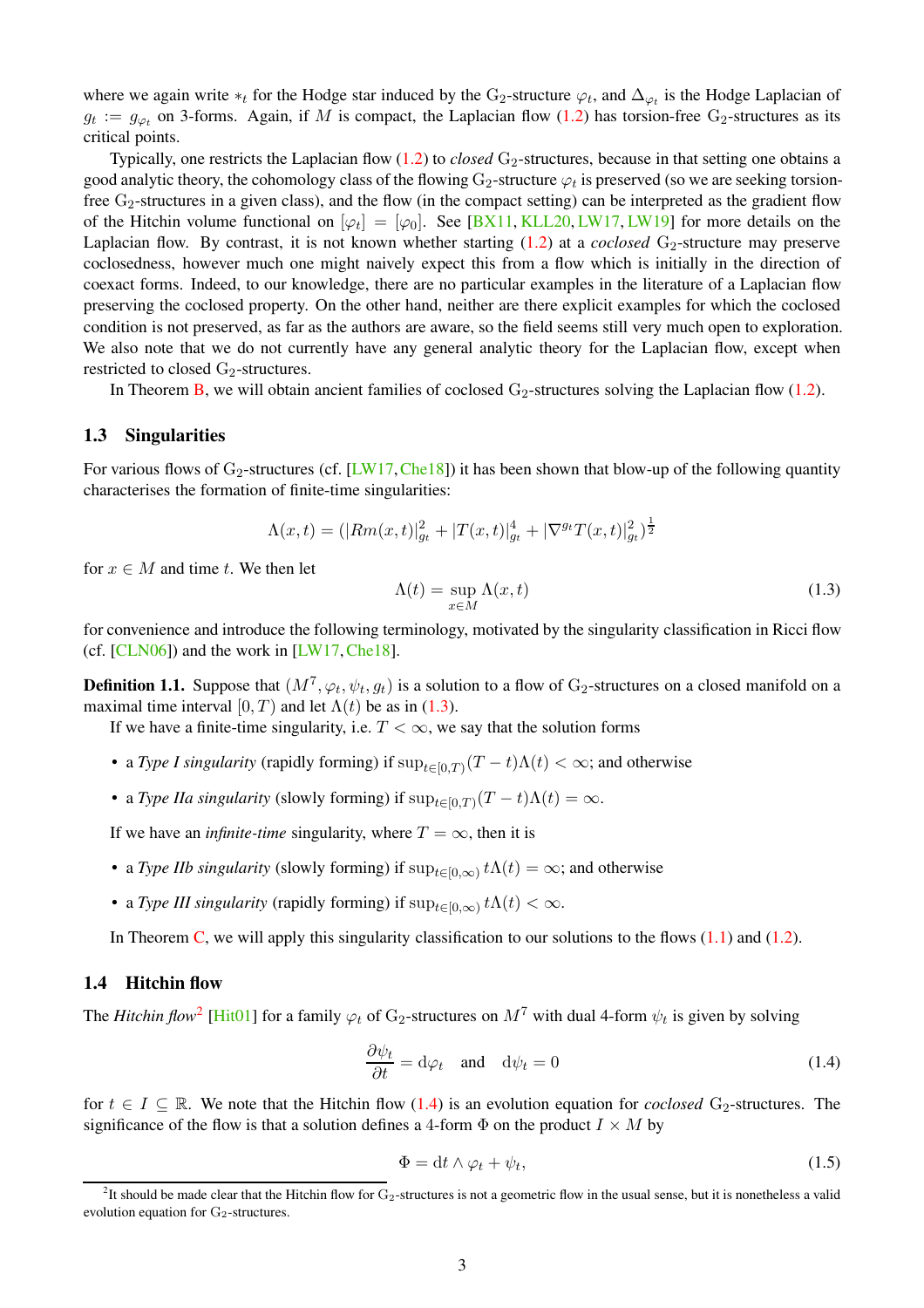<span id="page-3-5"></span>which is closed and so defines a torsion-free  $Spin(7)$ -structure on  $I \times M$  (and thus a Ricci-flat metric with holonomy contained in  $Spin(7)$ ). Relatively little is known about the Hitchin flow and since the 7-manifolds we are studying naturally admit coclosed  $G_2$ -structures, it is worth examining the Hitchin flow in this context.

In Theorem [D,](#page-4-2) we will obtain immortal solutions to the Hitchin flow [\(1.4\)](#page-2-4), which bear a close relation to our Laplacian coflow [\(1.1\)](#page-1-4) solutions, and define an incomplete *Calabi-Yau* structure on the 8-dimensional spacetime track of the flow.

## <span id="page-3-0"></span>1.5 Outline and main results

We will consider the flows described above on a *contact Calabi–Yau (cCY)* 7-manifold  $(M^7, g, \eta, \Upsilon)$ , where  $(M^7, g)$  is a Sasakian 7-manifold with Riemannian metric g, contact form  $\eta$  and transverse Kähler form  $\omega =$  $d\eta \in \Omega^{1,1}(M)$ , and  $\Upsilon \in \Omega^{3,0}(M)$  is a transverse holomorphic volume form; here  $(p,q)$  denotes basic bidegree with respect to the horizontal distribution  $\mathcal{D} = \ker \eta$ , cf. [§2.2.](#page-6-0) An important class of compact examples of cCY 7-manifolds are *Calabi–Yau links*, which are total spaces of S 1 -(orbi)bundles over Calabi–Yau 3-orbifolds famously listed by Candelas-Lynker-Schimmrigk [\[CLS90\]](#page-18-16); these will be discussed in Example [2.1.](#page-7-2)

On a cCY 7-manifold there exists a natural 1-parameter family of coclosed  $G_2$ -structures defined, for each  $\varepsilon > 0$ , by

<span id="page-3-2"></span>
$$
\varphi = \varepsilon \eta \wedge \omega + \text{Re}\,\Upsilon,\tag{1.6}
$$

<span id="page-3-4"></span>(S)

with induced metric  $g_{\varphi}$  (which equals g when  $\varepsilon = 1$ ) and corresponding dual 4-form

<span id="page-3-3"></span>
$$
\psi = *_{\varphi} \varphi = \frac{1}{2} \omega^2 - \varepsilon \eta \wedge \operatorname{Im} \Upsilon.
$$
\n(1.7)

In the present paper, we are interested in flows of  $G_2$ -structures on cCY 7-manifolds starting at the natural coclosed  $G_2$ -structure in [\(1.6\)](#page-3-2) or its dual 4-form in [\(1.7\)](#page-3-3). All of our results are stated in terms of the following standard data [\(S\)](#page-3-4):

- $\bullet$   $(M^7, g_0, \eta_0, \Upsilon_0)$  a contact Calabi-Yau 7-manifold;
- $\mathcal{D}_0 = \ker \eta_0$  its horizontal distribution, and  $\omega_0 = d\eta_0$  its transverse Kähler form;
- for  $\varepsilon > 0$ , the G<sub>2</sub>-structure defined by [\(1.6\)](#page-3-2) and [\(1.7\)](#page-3-3), i.e.

$$
\varphi_0 = \varepsilon \eta_0 \wedge \omega_0 + \text{Re } \Upsilon_0 \text{ and } \psi_0 = \frac{1}{2} \omega_0^2 - \varepsilon \eta_0 \wedge \text{Im } \Upsilon_0.
$$

In [§3,](#page-7-0) we consider the Laplacian coflow on a cCY 7-manifold and prove the following.

<span id="page-3-1"></span>Theorem A (Laplacian coflow on contact Calabi–Yau 7-manifolds). *In the setup* [\(S\)](#page-3-4)*, the Laplacian coflow* [\(1.1\)](#page-1-4) *on*  $M^7$ , with initial data determined by  $\varphi_0$ , is solved by the following family of coclosed  $G_2$ -structures  $\varphi_t$ , with  $a$ ssociated metric  $g_t$ , volume form  $\mathrm{vol}_t$  and dual 4-form  $\psi_t$ :

$$
\varphi_t = \varepsilon \mathbf{p}(t)^{-1} \eta_0 \wedge \omega_0 + \mathbf{p}(t)^3 \operatorname{Re} \Upsilon_0;
$$
  

$$
\psi_t = \frac{1}{2} \mathbf{p}(t)^4 \omega_0^2 - \varepsilon \eta_0 \wedge \operatorname{Im} \Upsilon_0;
$$
  

$$
g_t = \varepsilon^2 \mathbf{p}(t)^{-6} \eta_0^2 + \mathbf{p}(t)^2 g_{\mathcal{D}_0};
$$
  

$$
\text{vol}_t = \varepsilon \mathbf{p}(t)^3 \eta_0 \wedge \text{vol}_{\mathcal{D}_0},
$$

*where*  $p(t) = (1 + 10\varepsilon^2 t)^{1/10}$  *and*  $t \in (-\frac{1}{10\varepsilon^2})$  $\frac{1}{10\varepsilon^2}$ ,  $\infty$ ). Hence, the solution of the Laplacian coflow is immortal, *with a finite time singularity (backwards in time) at*  $t = -\frac{1}{105}$  $\frac{1}{10\varepsilon^2}$ 

*Remark* 1.1. If  $M^7$  is compact then the volume of M determined by the G<sub>2</sub>-structure  $\varphi$  on M is:

$$
\mathcal{H}(\varphi) := \text{Vol}(M, \varphi) = \frac{1}{7} \int_M \varphi \wedge \psi.
$$

[A](#page-3-1)long the Laplacian coflow solution given in Theorem A for a compact  $cCY$  7-manifold we have that

$$
\mathcal{H}(\varphi_t) = (10t+1)^{3/10} \mathcal{H}(\varphi_0).
$$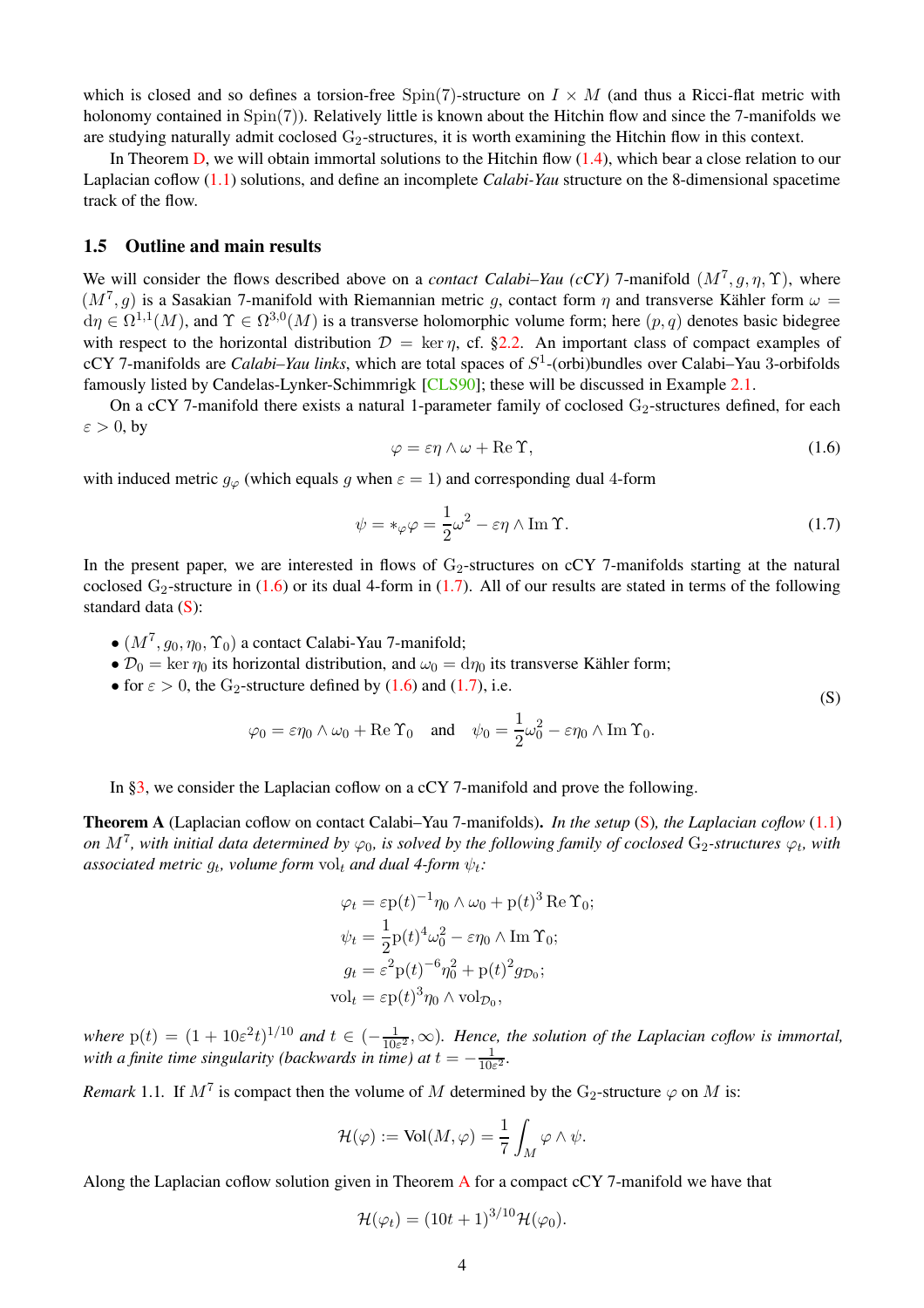Hence, the Hitchin functional on the cohomology class  $[\psi_0]$ , which is just  $\mathcal{H}(\varphi_t)$ , tends to infinity as  $t \to \infty$  and tends to 0 as  $t \rightarrow -1/10$ . In particular, recalling that the Laplacian coflow is the gradient flow of the Hitchin functional on  $[\psi_0]$ , we observe that the Hitchin functional is unbounded above and does not have a positive lower bound on  $[\psi_0]$ .

In §[4,](#page-13-1) we switch attention to the Laplacian flow and prove the following result.

<span id="page-4-0"></span>Theorem B (Laplacian flow on contact Calabi–Yau 7-manifolds). *In the setup* [\(S\)](#page-3-4)*, the Laplacian flow* [\(1.2\)](#page-1-5) *on*  $M^7$ , with initial data determined by  $\varphi_0$ , is solved by the following family of coclosed  $G_2$ -structures  $\varphi_t$  on  $M^7$ ,  $with\ associated\ metric\ g_t, \ volume\ form\ vol_t\ and\ dual\ 4-form\ \psi_t\ given\ by$ 

$$
\varphi_t = \varepsilon q(t)\eta_0 \wedge \omega_0 + \text{Re }\Upsilon_0;
$$
  

$$
\psi_t = \frac{1}{2}\omega_0^2 - \varepsilon q(t)\eta_0 \wedge \text{Im }\Upsilon_0;
$$
  

$$
g_t = \varepsilon^2 q(t)^2 \eta_0^2 + g_{\mathcal{D}_0};
$$
  

$$
\text{vol}_t = \varepsilon q(t)\eta_0 \wedge \text{vol}_{\mathcal{D}_0},
$$

*where*  $q(t) = (1 - 8\varepsilon^2 t)^{-1/2}$  *and*  $t \in (-\infty, \frac{1}{8\varepsilon})$  $\frac{1}{8\varepsilon^2}$ ). Hence, the solution of the Laplacian flow is ancient, with a *finite time singularity (forwards in time) at*  $t = \frac{1}{8\varepsilon}$  $\frac{1}{8\varepsilon^2}$ 

*Remark* 1.2. Here, we find that the Laplacian flow solution in Theorem **[B](#page-4-0)** has the property that  $[\psi_t]$  is not constant unless  $[\psi_0] = 0$ . Moreover, when  $[\psi_0] \neq 0$ , one can detect the finite time singularity of the flow using the cohomology class  $[\psi_t]$ , which is somewhat reminiscent of the Kähler–Ricci flow.

*Remark* 1.3. We can interpret taking  $\varepsilon \to 0$  in Theorems [A](#page-3-1) and [B](#page-4-0) as obtaining degenerate eternal solutions to the Laplacian flow or coflow, which is simply given by the Calabi–Yau structure on the horizontal distribution  $\mathcal{D}_0$ . In the quasi-regular setting for the contact Calabi–Yau structure, where M fibres by circles over a Calabi–Yau 3-orbifold Z, sending  $\varepsilon$  to 0 is equivalent to shrinking the circle fibres and collapsing to Z.

If we instead consider  $\varepsilon \to \infty$  in Theorems [A](#page-3-1) and [B,](#page-4-0) we appear to obtain a degenerate solution to the flow, which is only defined for non-negative times for the coflow and for non-positive times for the flow. Again, in the quasi-regular setting, this would be equivalent to expanding the circle fibres to infinite size (usually interpreted as becoming lines) over the Calabi–Yau 3-orbifold base.

When  $M$  is compact, we can describe the singularities of our flow solutions in terms of Definition [1.1.](#page-2-5)

<span id="page-4-1"></span>Theorem C (Singularities of the Laplacian flow and coflow). *Suppose we are in the setup* [\(S\)](#page-3-4) *and* M *is compact.*

- *(a) The Laplacian coflow solution in Theorem [A](#page-3-1) has an infinite-time Type IIb singularity, unless the transverse metric on*  $\mathcal{D}_0$  *is flat, in which case it has an infinite-time Type III singularity.*
- *(b) The Laplacian flow solution in Theorem [B](#page-4-0) has a finite-time Type I singularity.*

*Remark* 1.4*.* This theorem gives the first examples of compact solutions to the Laplacian coflow which have an infinite-time Type IIb singularity. It also provides the first compact solutions to the Laplacian flow which have a finite-time singularity, and the first Type I singularity which is *not* a soliton. Finite-time singularities are not yet known to occur in the Laplacian flow for *closed* G<sub>2</sub>-structures on compact manifolds, which moreover are not expected to be Type I because there are no compact shrinking solitons in this setting.

In Section [5](#page-16-1) we study the Hitchin flow for the natural coclosed  $G_2$ -structures on cCY 7-manifolds, and obtain the following result.

<span id="page-4-2"></span>Theorem D (Hitchin flow on contact Calabi–Yau 7-manifolds). *In the setup* [\(S\)](#page-3-4)*, the Hitchin flow* [\(1.4\)](#page-2-4) *on* M<sup>7</sup> *,* with initial data determined by  $\varphi_0$ , is solved by the following family of coclosed  $\rm G_2$ -structures  $\varphi_t$ , with associated *metric*  $g_t$ , volume  $\text{vol}_t$  and dual 4-form  $\psi_t$  given by

$$
\varphi_t = \varepsilon \mathbf{r}(t)^{-1} \eta_0 \wedge \omega_0 + \mathbf{r}(t)^3 \operatorname{Re} \Upsilon_0;
$$
  

$$
\psi_t = \frac{1}{2} \mathbf{r}(t)^4 \omega_0^2 - \varepsilon \eta_0 \wedge \operatorname{Im} \Upsilon_0;
$$
  

$$
g_t = \varepsilon^2 \mathbf{r}(t)^{-6} \eta_0^2 + \mathbf{r}(t)^2 g_{\mathcal{D}_0};
$$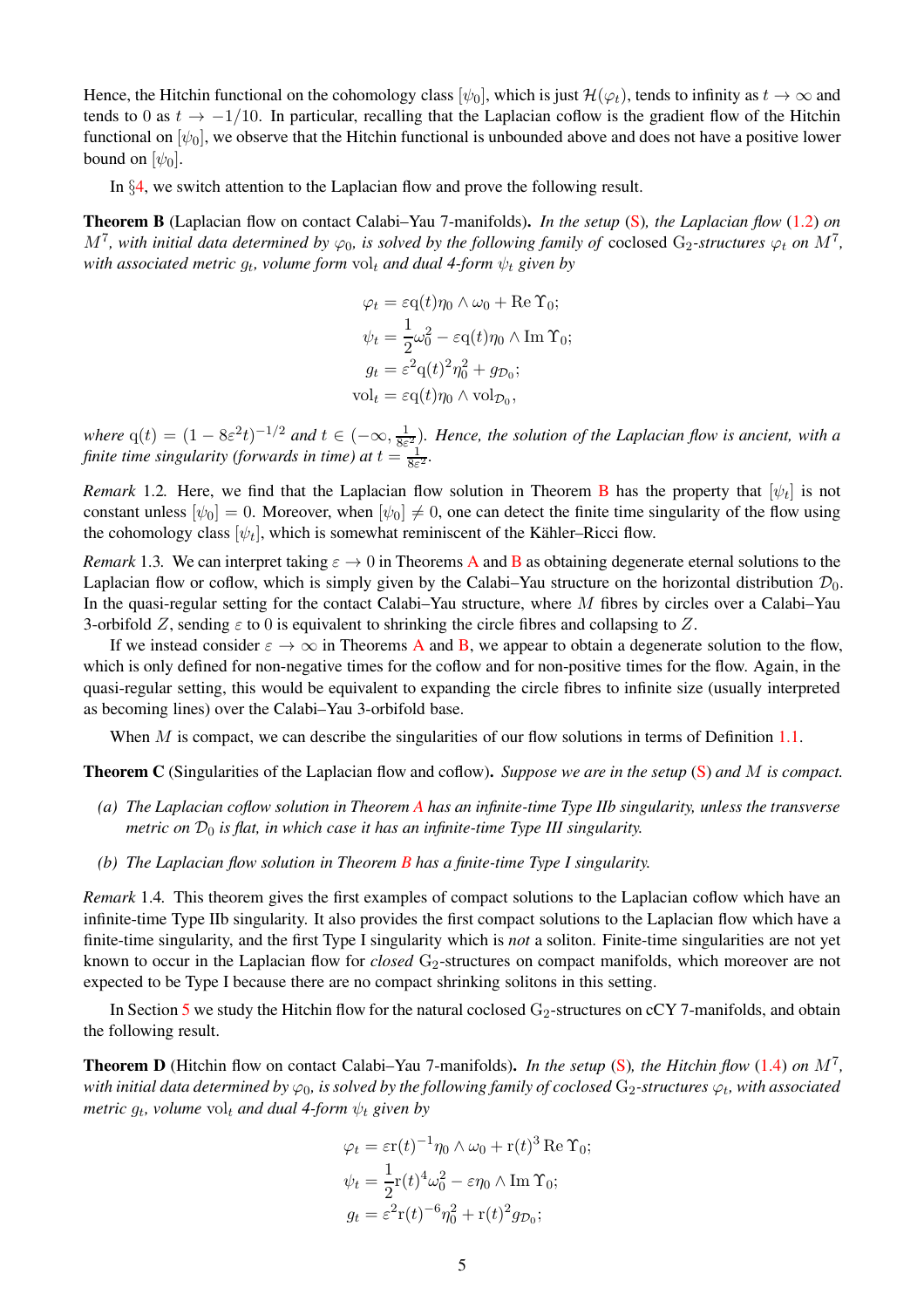$\mathrm{vol}_t = \varepsilon \mathrm{r}(t) \eta_0 \wedge \mathrm{vol}_{\mathcal{D}_0},$ 

<span id="page-5-2"></span>*where*  $r(t) = (1 + \frac{5}{2}\varepsilon t)^{1/5}$  *and*  $t \in (-\frac{2}{5\varepsilon})$  $\frac{2}{5\varepsilon}$ ,  $\infty$ ). This Hitchin flow solution coincides with the Laplacian coflow in *Theorem A*, up to reparametrisation of time, and it defines an incomplete Calabi–Yau structure on  $\left(-\frac{2}{5}\right)$  $\frac{2}{5\varepsilon}, \infty) \times M$ , *with Kähler form*  $\widehat{\omega}$ *, metric*  $\widehat{g}$  *with*  $Hol(\widehat{g}) \subseteq SU(4)$ *, and holomorphic volume form*  $\widehat{T}$ *, as follows:* 

$$
\widehat{\omega} = \varepsilon r(t)^{-3} dt \wedge \eta_0 + r(t)^2 \omega_0;
$$
  

$$
\widehat{g} = dt^2 + \varepsilon^2 r(t)^{-6} \eta_0^2 + r(t)^2 g_0;
$$
  

$$
\widehat{\Upsilon} = (r(t)^3 dt + i\varepsilon \eta_0) \wedge \Upsilon_0.
$$

*Remark* 1.5*.* The relation in Theorem [D](#page-4-2) between contact Calabi–Yau 7-manifolds, the Hitchin flow and Calabi– Yau structures on 8-manifolds was previously known, for example, by work in [\[CF10\]](#page-18-17) and [\[Fre18\]](#page-18-18). In the quasi-regular setting, the Calabi–Yau structures in Theorem [D](#page-4-2) arise via the well-known Calabi ansatz on open subsets of complex line bundles over Calabi–Yau (or, more generally, Kähler–Einstein) orbifolds. It is interesting however to observe the close connection between the Laplacian coflow and the Hitchin flow in this setting, which is a novel aspect of our study. We have no reason to expect such a relation between these flows to occur in general.

*Remark* 1.6*.* A natural question, if perhaps a little bold, is whether flows on cCY 7-manifolds might actually converge to a torsion-free  $G_2$ -structure. While cautioning against excessive optimism, we notice that there are many compact examples with no apparent topological obstructions, on which moreover such a structure would induce a metric with holonomy group  $G_2$ , cf. Remark [2.2](#page-7-3) in [§2.2.](#page-6-0) We emphasise that the study in this article does not pertain to this question, because the  $G_2$ -structures under consideration admit a non-trivial Killing field and so could not converge under the flow to a torsion-free  $G_2$ -structure.

Acknowledgements: The authors would like to thank Simon Salamon, Mark Haskins and Andrés Moreno for some valuable discussions. JL and HSE were supported by a UK Royal Society Newton Mobility Award [NMG\R1\191068]. JL is also partially supported by the Simons Collaboration on Special Holonomy in Geometry, Analysis, and Physics (#724071 Jason Lotay). HSE has also been supported by the São Paulo Research Foundation (Fapesp) [2018/21391-1] and the Brazilian National Council for Scientific and Technological Development (CNPq) [311128/2020-3]. JPS was supported by the Coordination for the Improvement of Higher Education Personnel-Brazil (CAPES) [88882.329037/2019-1].

Data availability statement: Data sharing not applicable to this article as no datasets were generated or analysed during the current study.

# <span id="page-5-0"></span>2 Preliminaries on coclosed  $G_2$ -structures

In this section, we collect definitions and important properties regarding (coclosed)  $G_2$ -structures which will be useful in the study of flows on contact Calabi–Yau 7-manifolds.

## <span id="page-5-1"></span>2.1  $G_2$ -structures and their torsion forms

A G<sub>2</sub>-structure on a (orientable and spin) 7-manifold M is a reduction of the structure group of TM to G<sub>2</sub>, where  $G_2$  is viewed as the subgroup of  $GL(7, \mathbb{R})$  containing all linear maps preserving the 3-form

$$
\varphi_0 = e^{123} + e^{145} + e^{167} + e^{246} - e^{257} - e^{347} - e^{356} \in \Lambda^3(\mathbb{R}^7)^*,
$$

where  $e^i = dx^i$ ,  $e^{ij} = e^i \wedge e^j$  etc. It is equivalently determined by a 3-form  $\varphi$  on M such that  $(TM, \varphi)$  is pointwise isomorphic to  $(\mathbb{R}^7,\varphi_0)$ . A G<sub>2</sub>-structure  $\varphi$  determines a Riemannian metric  $g_{\varphi}$  and an orientation given by the Riemannian volume form  $\mathrm{vol}_{\varphi}$  so that

$$
6g_{\varphi}(X,Y)\text{vol}_{\varphi} = (X \lrcorner \varphi) \wedge (Y \lrcorner \varphi) \wedge \varphi
$$

for any tangent vectors X, Y on M. For simplicity, we write  $g = g_{\varphi}$ . The metric and the orientation determine a Hodge star operator  $*_\varphi$ , so we have the dual 4-form  $\psi = *_\varphi\varphi$  of the G<sub>2</sub>-structure  $\varphi$ .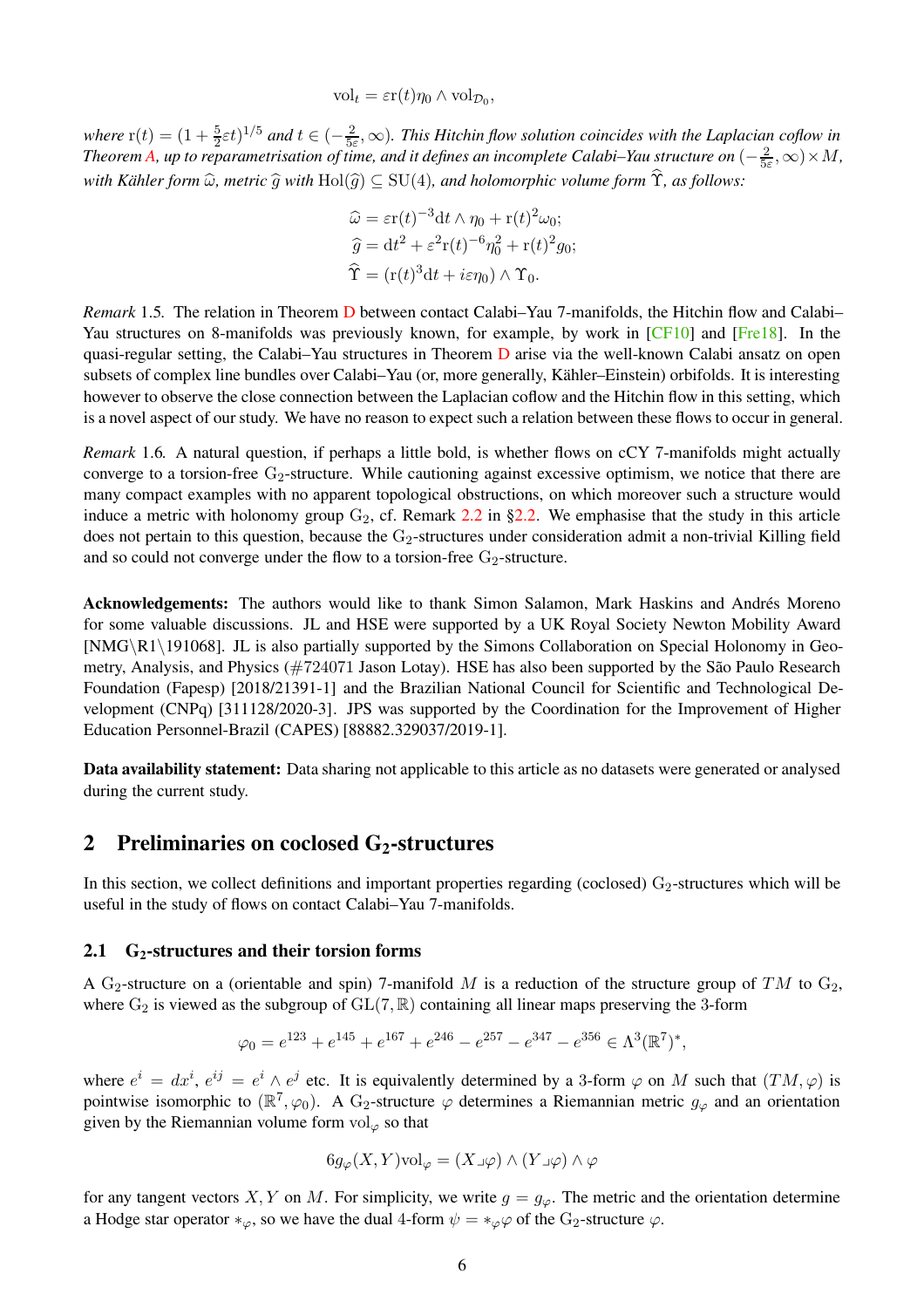<span id="page-6-7"></span>A  $G_2$ -structure gives rise to a decomposition of differential forms on M corresponding to irreducible  $G_2$ representations. In particular, the spaces  $\Omega^2$  and  $\Omega^3$  of 2-forms and 3-forms decompose as

$$
\Omega^2 = \Omega_7^2 \oplus \Omega_{14}^2 \quad \text{and} \quad \Omega^3 = \Omega_1^3 \oplus \Omega_7^3 \oplus \Omega_{27}^3,\tag{2.1}
$$

where  $\Omega_l^k$  has (pointwise) dimension l and this decomposition is orthogonal with respect to the metric g. Via the Hodge star, this defines corresponding decompositions of the 4-forms  $\Omega^4$  and 5-forms  $\Omega^5$ . If we let  $S^2$  denote the symmetric 2-tensors on M then, as in [\[Bry06\]](#page-18-1), we define a linear operator  $j_{\varphi}: \Omega^3 \to S^2$  by

$$
j_{\varphi}(\gamma)(X,Y) = *_{\varphi}((X \lrcorner \varphi) \wedge (Y \lrcorner \varphi) \wedge \gamma), \tag{2.2}
$$

where X, Y are tangent vectors on M. Then  $j_{\varphi}$  is surjective with kernel equal to  $\Omega_7^3$  (see e.g. [\[Kar07,](#page-18-19) Proposition 2.17]). We can also define an injective linear operator  $i_{\varphi}: S^2 \to \Omega_1^3 \oplus \Omega_{27}^3$  as in [\[Bry06\]](#page-18-1) which is (up to scaling) a right inverse for  $j_{\varphi}$ , and is given locally using summation notation by

<span id="page-6-6"></span><span id="page-6-1"></span>
$$
i_{\varphi}(h) = \frac{1}{2} h_i^l \varphi_{ljk} e^{ijk}, \qquad (2.3)
$$

where  $h \in S^2$  is given locally by  $h_{ij}e^i e^j$ . We note that  $i_\varphi(g) = 3\varphi, j_\varphi(\varphi) = 6g$  and

$$
j_{\varphi} \circ i_{\varphi}(h) = 2(\operatorname{tr} h)g + 4h,\tag{2.4}
$$

where  $\text{tr } h = g^{ij} h_{ij}$  is the trace of h with respect to g. For later use, we let  $S_0^2$  denote the trace-free symmetric 2-tensors on M and note that  $i_{\varphi}: S_0^2 \to \Omega_{27}^3$  is an isomorphism.

Given any G<sub>2</sub>-structure  $\varphi$ , there exist unique differential forms  $\tau_0 \in \Omega^0$ ,  $\tau_1 \in \Omega^1$ ,  $\tau_2 \in \Omega^2_{14}$  and  $\tau_3 \in \Omega^3_{27}$ , using the decomposition of forms in  $(2.1)$ , such that (see e.g. [\[Bry06,](#page-18-1) Proposition 1])

$$
d\varphi = \tau_0 \psi + 3\tau_1 \wedge \varphi + *\tau_3,\tag{2.5}
$$

$$
d\psi = 4\tau_1 \wedge \psi + \tau_2 \wedge \varphi. \tag{2.6}
$$

Together, the forms  $\{\tau_0, \tau_1, \tau_2, \tau_3\}$  are called the *intrinsic torsion forms* of the G<sub>2</sub>-structure  $\varphi$ . The *full torsion tensor* T is defined locally by the formula

<span id="page-6-3"></span><span id="page-6-2"></span>
$$
\nabla_i \varphi_{jkl} = T_i^m \psi_{mjkl} \tag{2.7}
$$

and may be expressed using the torsion forms as (see e.g.  $[Kar07, Theorem 2.27]$ )

$$
T = \frac{\tau_0}{4}g - \tau_1^{\sharp} \mathcal{A} - \frac{1}{2}\tau_2 - \frac{1}{4}\mathbf{j}_{\varphi}(\tau_3). \tag{2.8}
$$

By [\(2.6\)](#page-6-2), a G<sub>2</sub>-structure is coclosed if and only if  $\tau_1 = 0$  and  $\tau_2 = 0$ . Hence, the full torsion tensor of a coclosed G2-structure simplifies to the symmetric 2-tensor

<span id="page-6-5"></span>
$$
T = \frac{\tau_0}{4}g - \frac{1}{4}j_\varphi(\tau_3) \in S^2.
$$
 (2.9)

#### <span id="page-6-0"></span>2.2 Contact Calabi–Yau manifolds

In this section we review the properties of contact Calabi–Yau (cCY) 7-manifolds and the natural coclosed G<sub>2</sub>-structures on them. The original sources for cCY manifolds are [\[TV08,](#page-19-2) [HV15\]](#page-18-20); for a more detailed exposition and study of  $G_2$ -geometry on cCY 7-manifolds, see [\[CARSE20\]](#page-18-21).

<span id="page-6-4"></span>**Definition 2.1.** A *contact Calabi–Yau* (cCY) manifold is a quadruple  $(M^{2n+1}, q, \eta, \Upsilon)$  such that

- $(M, q)$  is a  $(2n + 1)$ -dimensional Sasakian manifold with contact form  $\eta$ ;
- T is a nowhere vanishing closed transversal  $(n, 0)$ -form on  $\mathcal{D} = \text{ker } \eta$ , with  $\omega = \text{d}\eta$  and

$$
\frac{\omega^n}{n!} = (-1)^{\frac{n(n-1)}{2}} \left(\frac{i}{2}\right)^n \Upsilon \wedge \overline{\Upsilon}, \quad d\Upsilon = 0.
$$

We shall write:

$$
\operatorname{Re} \Upsilon := \frac{\Upsilon + \overline{\Upsilon}}{2}, \quad \operatorname{Im} \Upsilon := \frac{\Upsilon - \overline{\Upsilon}}{2i}.
$$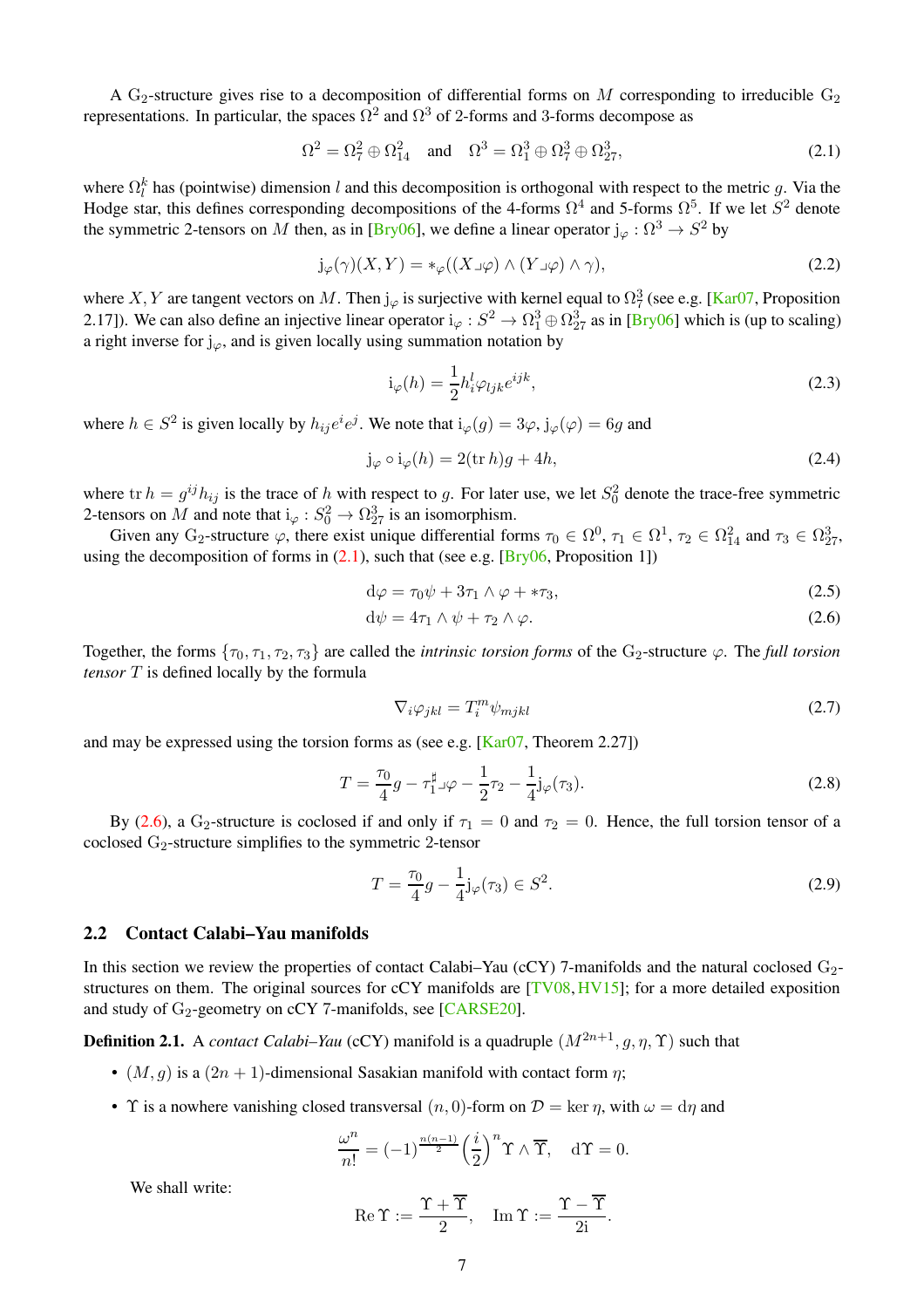<span id="page-7-6"></span>*Remark* 2.1. A contact Calabi–Yau manifold  $(M, g, \eta, \Upsilon)$  has a transverse Calabi–Yau geometry on  $\mathcal{D} = \ker \eta$ , given by  $g|_{\mathcal{D}}$ ,  $\omega$  and  $\Upsilon$ . When the Sasakian geometry is regular or quasi-regular, M is an  $S^1$ -(orbi)bundle over a Calabi–Yau orbifold, but the Sasakian geometry can also be irregular, and then there is no  $S<sup>1</sup>$ -fibration structure on M compatible with the contact Calabi–Yau geometry.

We now see how to relate the contact Calabi–Yau geometry in 7 dimensions to  $G_2$  geometry (cf. [\[HV15,](#page-18-20) Corollary 6.8] and [\[LSE21\]](#page-18-22)).

Proposition 2.1. *Let* (M<sup>7</sup> , g, η, Υ) *be a contact Calabi-Yau 7-manifold. Then* M *carries a 1-parameter family of coclosed* G<sub>2</sub>-structures defined by [\(1.6\)](#page-3-2), for  $\varepsilon > 0$ , where  $\omega = d\eta$ . Furthermore,  $d\varphi = \varepsilon \omega \wedge \omega$  and its *corresponding dual* 4*-form is given by* [\(1.7\)](#page-3-3)*.*

Notice that  $\psi$  is manifestly closed, as  $\omega$  and  $\Upsilon$  are closed and  $\omega \wedge \Upsilon = 0$  by bidegree considerations, i.e.  $\varphi$ is coclosed, and its torsion is encoded in  $d\varphi = \varepsilon \omega \wedge \omega$ . Various other properties of the  $\varepsilon$ -family [\(1.6\)](#page-3-2) are studied in [\[LSE21\]](#page-18-22).

We now provide a concrete means for finding examples of contact Calabi–Yau 7-manifolds, which are circle (orbi)bundles over Calabi–Yau 3-orbifolds.

<span id="page-7-2"></span>**Example 2.1** (Calabi–Yau links). Given  $w = (w_0, \ldots, w_4) \in \mathbb{Q}^5$ , the zero set of a w-weighted homogeneous polynomial  $f \in \mathbb{C}[z_0,\ldots,z_4]$  of degree  $d=\sum_{i=0}^4 w_i$  is an affine hypersurface in  $\mathbb{C}^5$  with an isolated singularity at 0.

Its link  $M_f$  on a (sufficiently small) 9-sphere is a compact and 2-connected smooth cCY 7-manifold, fibering by circles over a Calabi–Yau 3-orbifold  $Z \subseteq$  $\mathbb{P}^4(w)$  by the weighted Hopf fibration [\[CARSE20,](#page-18-21) Theorem 1.1]:



In particular, Z can be taken to be any of the weighted Calabi–Yau 3-folds listed in [\[CLS90\]](#page-18-16). For a detailed survey on Calabi–Yau links, see [\[CARSE20,](#page-18-21) §2]. The C-family of Fermat quintics yields the simplest examples, and indeed the only ones for which the base  $Z$  is smooth.

<span id="page-7-3"></span>*Remark* 2.2. Regarding the possibility of a torsion-free  $G_2$ -structure on a Calabi–Yau link, we observe a number of favourable topological circumstances, in the terms of [\[Joy00,](#page-18-23) §10.2].

Since it admits natural  $G_2$ -structures such as in [\(S\)](#page-3-4), every cCY 7-manifold is obviously orientable and spin. In particular, CY links are 2-connected, so trivially  $\pi_1(M_f)$  is finite and there is no obstruction coming from an intersection form on  $H^2(M_f)$ . Moreover, CY links are compact, so if a torsion-free  $G_2$ -structure exists at all, then its induced Riemannian metric will have holonomy group precisely  $G_2$ . Finally, since every such CY link  $M_f \to Z \subseteq \mathbb{P}^4(w)$  admits solutions to the heterotic Bianchi identity [\[LSE21,](#page-18-22) Theorem 1], its first Pontryagin class  $p_1(M_f)$  coincides with the pullback of the second Chern class  $c_2(Z)$  of the weighted projective 3-orbifold, which is certainly not trivial in general, e.g. for the Fermat quintic itself.

# <span id="page-7-0"></span>3 The Laplacian coflow solution

In this section we solve the Laplacian coflow  $(1.1)$  of  $G_2$ -structures on a contact Calabi–Yau 7-manifold by an explicit ansatz, and we study the behaviour of the metric and torsion along the flow.

### <span id="page-7-1"></span>3.1 Solving the flow

We want to consider the Laplacian coflow starting at the natural coclosed  $G_2$ -structure defined by [\(1.6\)](#page-3-2) and [\(1.7\)](#page-3-3) on a cCY setup [\(S\)](#page-3-4):

<span id="page-7-5"></span>
$$
\varphi_0 = \varepsilon \eta_0 \wedge \omega_0 + \text{Re} \, \Upsilon_0 \quad \text{and} \quad \psi_0 = \frac{1}{2} \omega_0^2 - \varepsilon \eta_0 \wedge \text{Im} \, \Upsilon_0. \tag{3.1}
$$

To this end, we consider the family of  $G_2$ -structures given by

<span id="page-7-4"></span>
$$
\varphi_t = f_t h_t^2 \eta_0 \wedge \omega_0 + h_t^3 \operatorname{Re} \Upsilon_0,\tag{3.2}
$$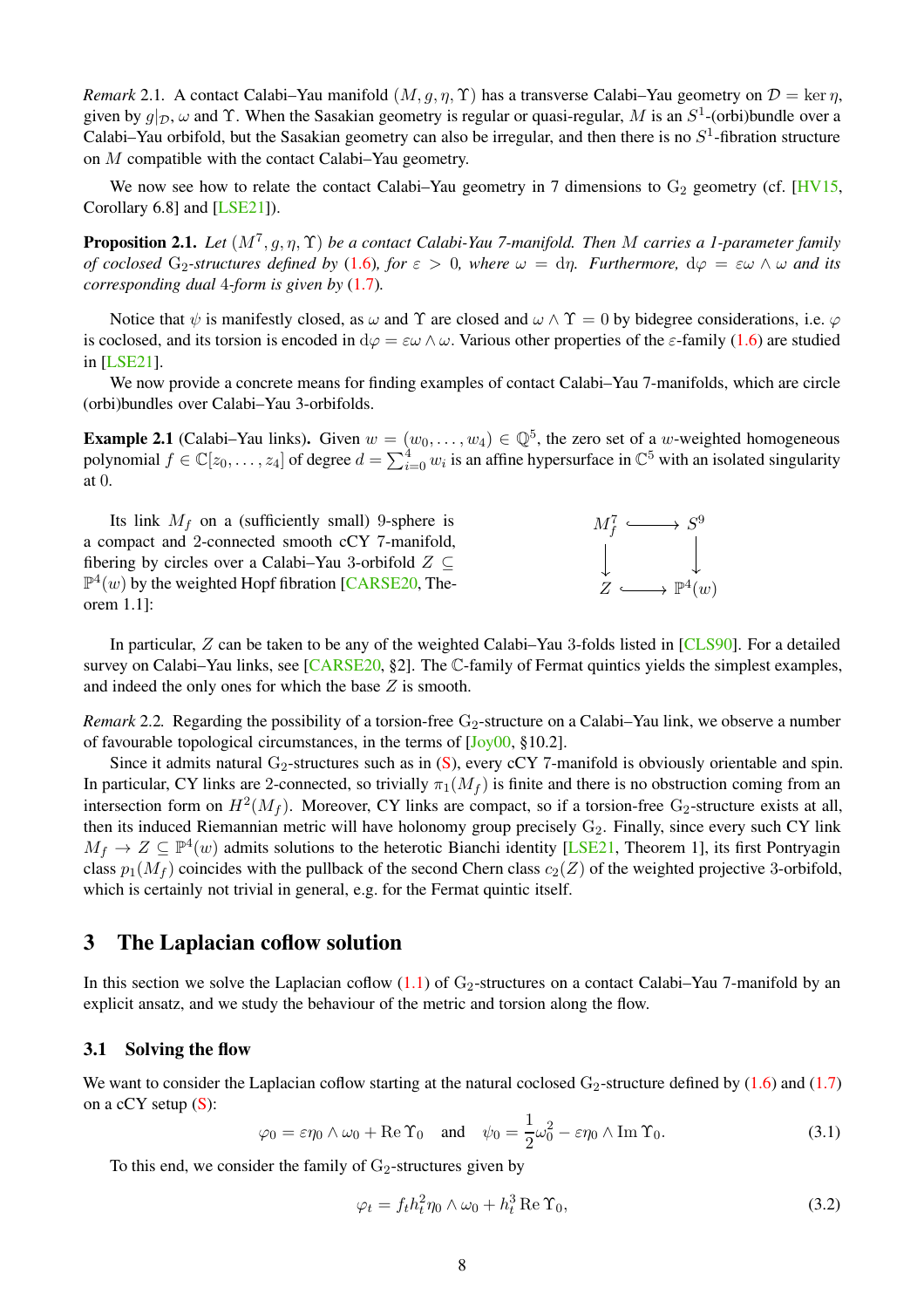for functions  $f_t$ ,  $h_t$  depending only on time, with

<span id="page-8-8"></span>
$$
f_0 = \varepsilon \quad \text{and} \quad h_0 = 1. \tag{3.3}
$$

The induced metric and associated volume form are then given by

<span id="page-8-0"></span>
$$
g_t = f_t^2 \eta_0^2 + h_t^2 g_{\mathcal{D}_0} \quad \text{and} \quad \text{vol}_t = f_t h_t^6 \eta_0 \wedge \text{vol}_{\mathcal{D}_0},\tag{3.4}
$$

with

<span id="page-8-1"></span>
$$
\text{vol}_{\mathcal{D}_0} = \frac{1}{3!} \omega_0^3 = \frac{i}{8} \Upsilon_0 \wedge \overline{\Upsilon}_0 = \frac{1}{4} \text{Re } \Upsilon_0 \wedge \text{Im } \overline{\Upsilon}_0.
$$
 (3.5)

It follows from  $(3.2)$ ,  $(3.4)$ , and  $(3.5)$  that

<span id="page-8-2"></span>
$$
\psi_t = \frac{1}{2} h_t^4 \omega_0^2 - f_t h_t^3 \eta_0 \wedge \text{Im } \Upsilon_0.
$$
\n(3.6)

We observe that  $(3.1)$  is indeed the instance at  $t = 0$  of  $(3.2)$  and  $(3.6)$ .

<span id="page-8-9"></span>**Lemma 3.1.** *Let*  $\varphi_t$  *be a* G<sub>2</sub>-structure as in [\(3.2\)](#page-7-4). Then we have

<span id="page-8-4"></span>
$$
d\varphi_t = f_t h_t^2 \omega_0^2, \qquad d\psi_t = 0 \quad \text{and} \quad *_t d\varphi_t = 2f_t^2 \eta_0 \wedge \omega_0. \tag{3.7}
$$

*Hence, the torsion forms of*  $\varphi_t$  *as in* [\(2.5\)](#page-6-3) *are* 

<span id="page-8-6"></span>
$$
(\tau_0)_t = \frac{6f_t}{7h_t^2}, \quad (\tau_1)_t = 0, \quad (\tau_2)_t = 0, \quad (\tau_3)_t = \frac{8}{7}f_t^2\eta_0 \wedge \omega_0 - \frac{6}{7}f_t h_t \operatorname{Re} \Upsilon_0. \tag{3.8}
$$

*Proof.* From  $(3.2)$ ,  $(3.6)$ , and Definition [2.1,](#page-6-4) we easily see that

<span id="page-8-3"></span>
$$
d\varphi_t = f_t h_t^2 \omega_0^2 \quad \text{and} \quad d\psi_t = 0,
$$
\n(3.9)

since  $d\eta_0 = \omega_0$  and  $\omega_0 \wedge \Upsilon_0 = 0$ . We also note from [\(3.4\)](#page-8-0) and [\(3.9\)](#page-8-3) that

$$
\ast_t d\varphi_t = \ast_t (f_t h_t^2 \omega_0 \wedge \omega_0) = \ast_t (2f_t h_t^{-2} \cdot \frac{1}{2} h_t^4 \omega_0^2) = 2f_t h_t^{-2} \cdot f_t h_t^2 \eta_0 \wedge \omega_0
$$
  
=  $2f_t^2 \eta_0 \wedge \omega_0$ ,

which then yields  $(3.7)$ .

We can now compute the torsion forms of  $\varphi_t$  as follows. First,

$$
(\tau_0)_t = \frac{1}{7} *_{t} (\varphi_t \wedge d\varphi_t) = \frac{1}{7} *_{t} ((f_t h_t^2 \eta_0 \wedge \omega_0 + h_t^3 \operatorname{Re} \Upsilon_0) \wedge f_t h_t^2 \omega_0^2)
$$
  
=  $\frac{1}{7} *_{t} f_t^2 h_t^4 \eta_0 \wedge \omega_0^3 = \frac{6f_t}{7h_t^2}.$  (3.10)

<span id="page-8-5"></span>We know that  $(\tau_1)_t = 0$  and  $(\tau_2)_t = 0$  since  $\varphi_t$  is coclosed. Furthermore, from [\(3.9\)](#page-8-3) and [\(3.10\)](#page-8-5), we have

$$
(\tau_3)_t = *_t \mathrm{d}\varphi_t - (\tau_0)_t \varphi_t
$$
  
=  $2f_t^2 \eta_0 \wedge \omega_0 - \frac{6f_t}{7h_t^2} (f_t h_t^2 \eta_0 \wedge \omega_0 + h_t^3 \operatorname{Re} \Upsilon_0)$   
=  $\frac{8}{7} f_t^2 \eta_0 \wedge \omega_0 - \frac{6}{7} f_t h_t \operatorname{Re} \Upsilon_0.$ 

Equation [\(3.8\)](#page-8-6) then follows.

We can now prove Theorem [A,](#page-3-1) by finding  $f_t, h_t$  so that [\(3.6\)](#page-8-2) is a solution of the Laplacian coflow [\(1.1\)](#page-1-4).

<span id="page-8-7"></span>*Proof of Theorem [A.](#page-3-1)* On the cCY setup  $(S)$ , consider the family of  $G_2$ -structures given by  $(3.2)$  and  $(3.6)$ . We may then compute the Laplacian of  $\psi_t$  using [\(3.9\)](#page-8-3):

$$
\Delta_t \psi_t = \mathrm{d} *_t \mathrm{d} \varphi_t = \mathrm{d} (2f_t^2 \eta_0 \wedge \omega_0) = 2f_t^2 \omega_0 \wedge \omega_0. \tag{3.11}
$$

 $\Box$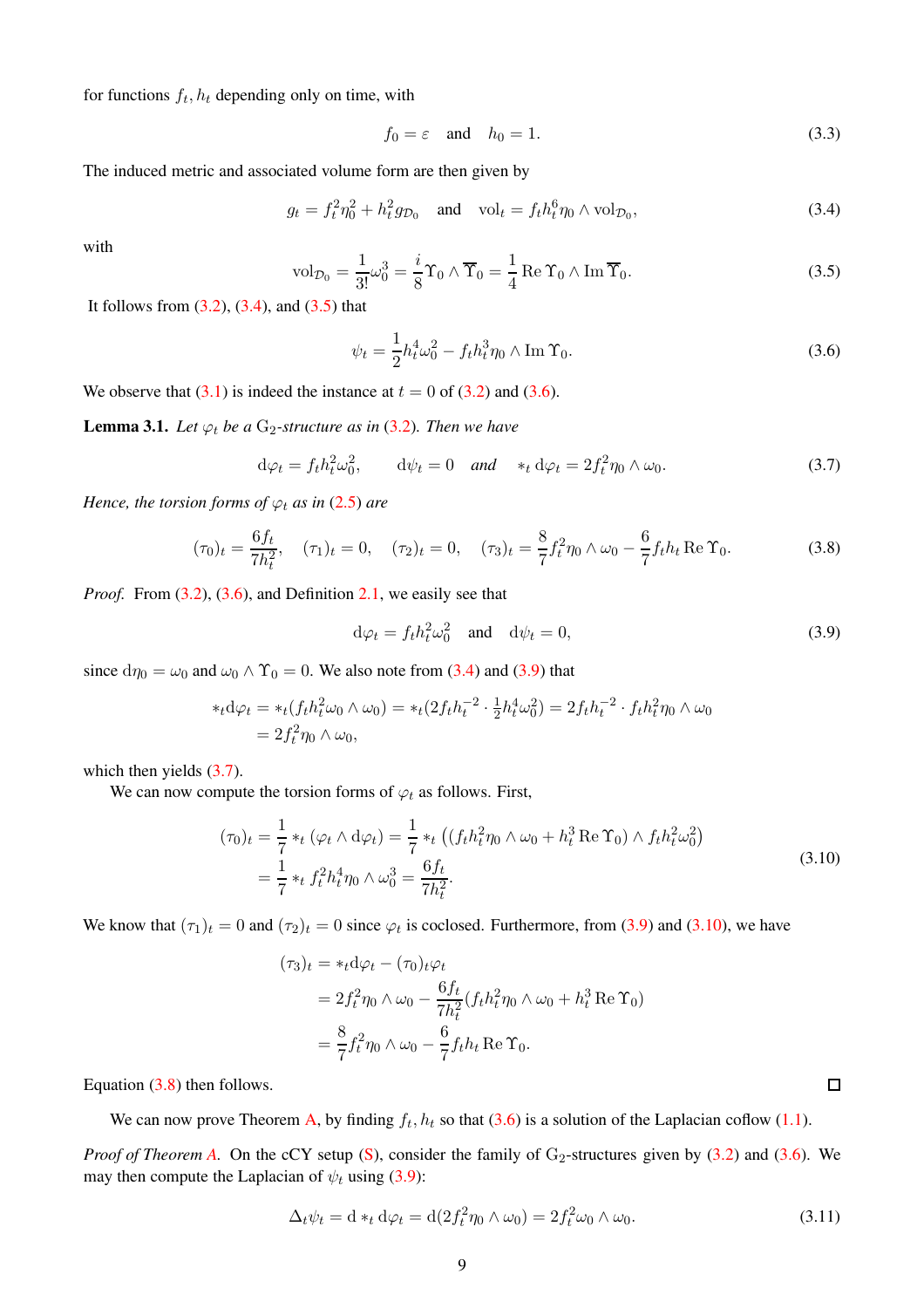Differentiating [\(3.6\)](#page-8-2) with respect to t and using [\(3.11\)](#page-8-7), we can compute  $\frac{\partial \psi}{\partial t} = \Delta_t \psi_t$  and then equate the coefficients of  $\eta_0 \wedge \text{Im } \Upsilon_0$  and  $\omega_0^2$  (since the flow preserves the class of [\(3.6\)](#page-8-2)) to obtain

<span id="page-9-1"></span>
$$
\frac{d}{dt}(h_t^4) = 4f_t^2, \quad \frac{d}{dt}(f_t h_t^3) = 0.
$$
\n(3.12)

Therefore, from  $(3.3)$  and the second equation in  $(3.12)$  we conclude that

<span id="page-9-2"></span>
$$
f_t = \varepsilon h_t^{-3}.\tag{3.13}
$$

<span id="page-9-7"></span><span id="page-9-6"></span><span id="page-9-5"></span><span id="page-9-4"></span> $\Box$ 

Substituting  $(3.13)$  into  $(3.12)$ , we have

<span id="page-9-3"></span>
$$
\frac{d}{dt}(h_t^4) = 4\varepsilon^2 h_t^{-6}.\tag{3.14}
$$

The ODE  $(3.14)$  can be easily solved and so, together with  $(3.3)$  and  $(3.13)$ , we find that

$$
f_t = \varepsilon (1 + 10\varepsilon^2 t)^{-3/10}
$$
 and  $h_t = (1 + 10\varepsilon^2 t)^{1/10}$ . (3.15)

In conclusion, we have found a solution to the Laplacian coflow  $(1.1)$  in the cCY setup [\(S\)](#page-3-4), with initial condition  $(3.1)$ , which induces the following family of  $G_2$ -structures and their duals, metrics and volume forms:

$$
\varphi_t = \varepsilon (1 + 10\varepsilon^2 t)^{-1/10} \eta_0 \wedge \omega_0 + (1 + 10\varepsilon^2 t)^{3/10} \operatorname{Re} \Upsilon_0; \tag{3.16}
$$

$$
\psi_t = \frac{1}{2}(1 + 10\varepsilon^2 t)^{2/5}\omega_0^2 - \varepsilon \eta_0 \wedge \operatorname{Im} \Upsilon_0; \tag{3.17}
$$

$$
g_t = \varepsilon^2 (1 + 10\varepsilon^2 t)^{-3/5} \eta_0^2 + (1 + 10\varepsilon^2 t)^{1/5} g_{\mathcal{D}_0};
$$
\n(3.18)

$$
\text{vol}_t = \varepsilon (1 + 10\varepsilon^2 t)^{3/10} \eta_0 \wedge \text{vol}_{\mathcal{D}_0},\tag{3.19}
$$

where  $\mathcal{D}_0 = \ker \eta_0$ , defined for all  $t \in \left(-\frac{1}{10\varepsilon^2}, \infty\right)$ .

*Remark* 3.1*.* We notice that the solution to the Laplacian coflow we have obtained is *immortal* (i.e. exists for all positive time), but it is not eternal, since it fails to exist for  $t \le -\frac{1}{10\varepsilon^2}$ . This will be the unique solution of the form  $(3.2)$  satisfying  $(3.3)$ , and we expect that it will be the unique solution starting at  $(3.1)$  in general, but such a general theory is lacking as mentioned in §[1.1.](#page-1-1)

*Remark* 3.2*.* We see from [\(3.19\)](#page-9-4) that the volume form is strictly increasing pointwise in time. We therefore confirm that, if  $M$  is compact, then its volume is indeed strictly increasing in time, tending to infinity:

$$
\text{Vol}(M, g_t) \to \infty \quad \text{as } t \to \infty.
$$

We also notice that  $\psi_t$  does indeed stay in the cohomology class  $[\psi_0]$ , since  $\omega_0^2$  is exact on M.

However, suppose the contact Calabi–Yau structure is quasi-regular, so that M is an  $S^1$ -(orbi)bundle over a Calabi–Yau 3-orbifold  $Z$ . We then observe that, by  $(3.11)$ ,

$$
\Delta_t \psi_t = 2f_t^2 \omega_0 \wedge \omega_0,
$$

which is a transverse 4-form that will descend to Z and cannot be exact on Z, since otherwise (as  $\omega_0$  is closed) the volume form  $\omega_0^3$  would be exact on the compact base Z. Hence, the Laplacian coflow does not induce a flow of  $SU(3)$ -structures on Z with forms staying in some fixed cohomology class.

#### <span id="page-9-0"></span>3.2 Metric and curvature

It is worth studying aspects of the asymptotic behaviour of the solution to the Laplacian coflow we have found in terms of the metric geometry.

It is straightforward to see from [\(3.18\)](#page-9-5) that, as  $t \to \infty$ , the direction dual to  $\eta_0$  on M collapses whilst the transverse geometry given by  $\mathcal{D}_0$  expands. On the other hand, the reverse situation occurs as  $t \to -\frac{1}{10\varepsilon^2}$ .

**Example 3.1.** For illustration, let us suppose that  $M$  is compact and that the cCY structure is quasi-regular, so that M is an  $S^1$ -(orbi)bundle over a compact Calabi–Yau 3-orbifold Z with metric  $g_Z$ . Then, as  $t \to \infty$  the circle fibres collapse, whilst the base Z expands to become  $\mathbb{C}^3$  with the flat metric, since the coefficient of  $g_{\mathcal{D}_0} = g_Z$  in [\(3.18\)](#page-9-5) tends to infinity. As  $t \to -\frac{1}{10\varepsilon^2}$ , on the other hand, the base Z collapses to a point and the circles expand to become the real line R.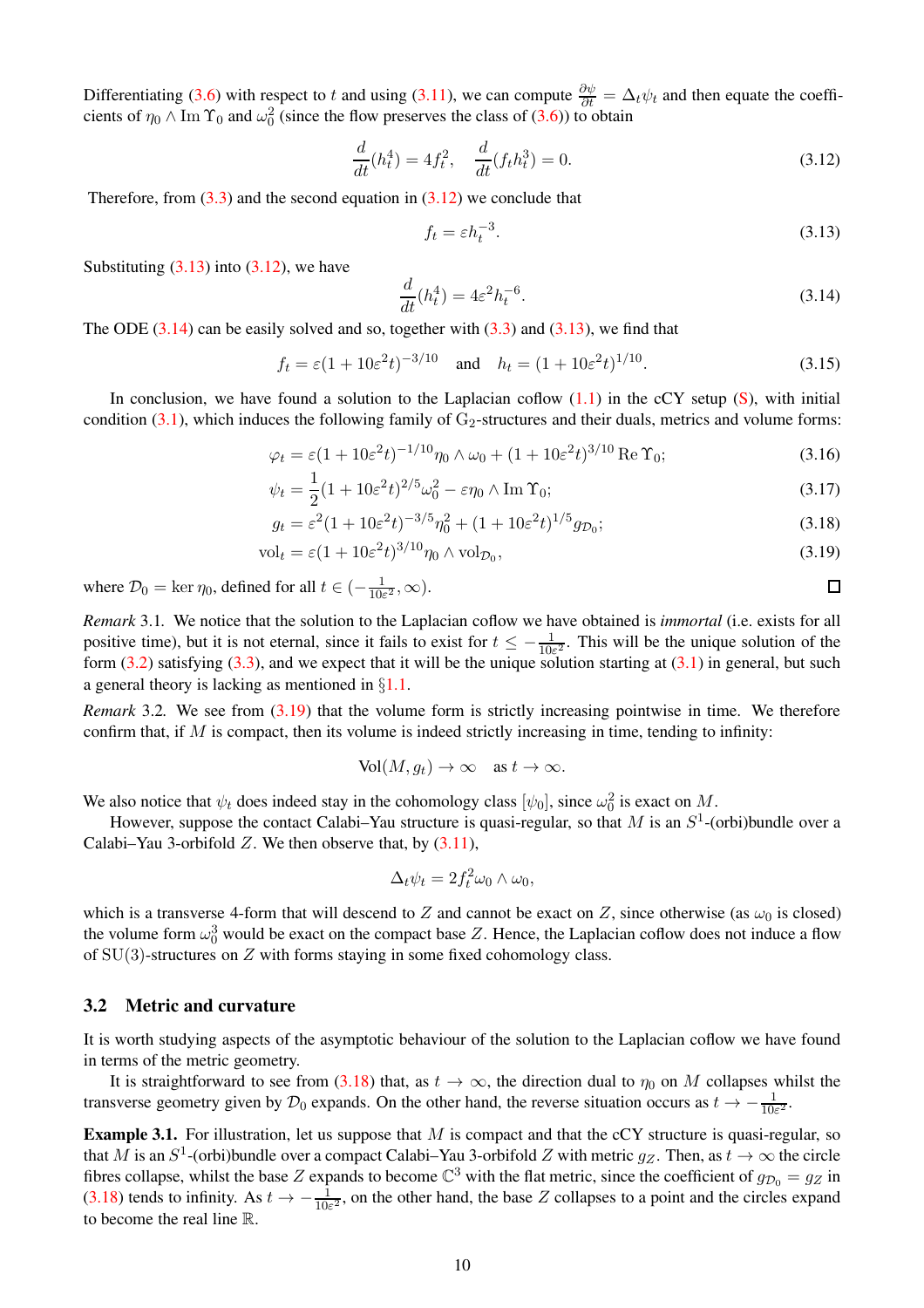<span id="page-10-3"></span>In the analysis so far we have neglected the fact that the Laplacian coflow is the gradient flow of the volume functional, and so the volume must always be increasing along the flow. To remedy this, we may rescale the family  $(M, g_t)$  so that the volume is fixed and obtain the following.

<span id="page-10-1"></span>**Lemma 3.2.** Let M be compact. After normalising  $(M, g_t)$  to a fixed volume, the Laplacian coflow solution *collapses to*  $\mathbb{R}$ *, as*  $t \to -\frac{1}{10\varepsilon^2}$ *, and to*  $\mathbb{C}^3$  *with the flat metric, as*  $t \to \infty$ *.* 

*Proof.* Fixing the volume to be constant is equivalent to multiplying the metric by  $(1 + 10\varepsilon^2 t)^{-3/35}$  by [\(3.19\)](#page-9-4), which gives

$$
(1+10\varepsilon^2 t)^{-3/35} g_t = (1+10\varepsilon^2 t)^{-24/35} \eta_0^2 + (1+10\varepsilon^2 t)^{4/35} g_{\mathcal{D}_0}.
$$

The result then follows.

We now take the standard approach to understanding the behaviour of volume along a family of compact manifolds, by normalising the diameter instead. From the formula  $(3.18)$  for the metric  $g_t$ , we immediately obtain:

<span id="page-10-2"></span>Lemma 3.3. *Let* M *be compact. After normalising* (M, gt) *to unit diameter, the Laplacian coflow solution is volume-collapsing to a 1-dimensional space*  $M_+$  *as*  $t \to -\frac{1}{10\varepsilon^2}$  *and to a 6-dimensional space*  $M_+$  *as*  $t \to \infty$ *. If the Sasakian structure is quasi-regular, so that* M *is an* S 1 *-orbibundle over a Calabi–Yau 3-orbifold* Z*, then*  $M_{-} = S^{1}$  and  $M_{+} = Z$ .

*Proof.* From the formula [\(3.18\)](#page-9-5) for the metric  $g_t$ , we see that normalising  $(M, g_t)$  to unit diameter amounts to considering the rescaled metric

$$
C(1+10\varepsilon^{2}t)^{-1/5}g_{t} = C\varepsilon^{2}(1+10\varepsilon^{2}t)^{-4/5} + Cg_{\mathcal{D}_{0}}
$$

for some suitable constant  $C > 0$ . The result then follows.

In the light of what is known for the Laplacian flow of closed  $G_2$ -structures, cf. [\[LW19,](#page-19-0) Theorem 8.1], we might expect that a condition on the uniform continuity of the metrics along the Laplacian coflow of coclosed G2-structures, together with a (pointwise) bound on the torsion tensor, would lead to long-time existence results. Since no such general theory currently exists, it is therefore useful to examine the uniform continuity properties of the solution to the Laplacian coflow we have found.

**Lemma 3.4.** Let  $\varphi_t$  be the solution to the Laplacian coflow given by [\(3.16\)](#page-9-6). Then the associated metric  $g_t$  is *uniformly continuous (in* t*) on any compact interval contained in* (− 1  $\frac{1}{10\varepsilon^2}$ ,  $\infty$ )*, but it is not uniformly continuous on*  $\left(-\frac{1}{10}\right)$  $\frac{1}{10\varepsilon^2}$ , *T*) *or*  $(T, \infty)$  *for any T*.

*Proof.* We immediately see from the formula [\(3.18\)](#page-9-5) for the metrics  $g_t$  that, since the 2-tensors  $\eta_0^2$  and  $g_{\mathcal{D}_0}$ are fixed, the uniform continuity in t of  $g_t$  on an interval I is equivalent to the uniform continuity of both  $(1+10\varepsilon^2 t)^{-3/5}$  and  $(1+10\varepsilon^2 t)^{1/5}$  on *I*. The result follows.  $\Box$ 

We now study the behaviour of the Riemann curvature tensor along our Laplacian coflow solution, based on some computations of the Riemannian geometry of cCY 7-manifolds carried out in detail in [\[LSE21,](#page-18-22) §3.1].

<span id="page-10-0"></span>**Proposition 3.5.** Let  $\varphi_t$  be the solution to the Laplacian coflow given by [\(3.16\)](#page-9-6) with associated metric  $g_t$  as in [\(3.18\)](#page-9-5). Let  $Rm_t$  denote the Riemann curvature tensor of  $g_t$  and let  $Rm_0^{\mathcal{D}_0}$  denote the curvature of the transverse *connection on*  $\mathcal{D}_0$  *induced by the Levi-Civita connection of*  $g_0$ *. Then* 

$$
|Rm_t|_{g_t}^2 = (1 + 10\varepsilon^2 t)^{-2/5} |Rm_0^{\mathcal{D}_0}|_{g_0}^2 + c_0\varepsilon^4 (1 + 10\varepsilon^2 t)^{-2}
$$

*for some constant*  $c_0 > 0$ *.* 

*Proof.* If we write  $g_t$  as in [\(3.4\)](#page-8-0) for functions  $f_t$ ,  $h_t$  given in [\(3.15\)](#page-9-7), we may observe that if we let

$$
\overline{g}_t = \frac{f_t^2}{h_t^2} \eta_0^2 + g_{\mathcal{D}_0}
$$
\n(3.20)

 $\Box$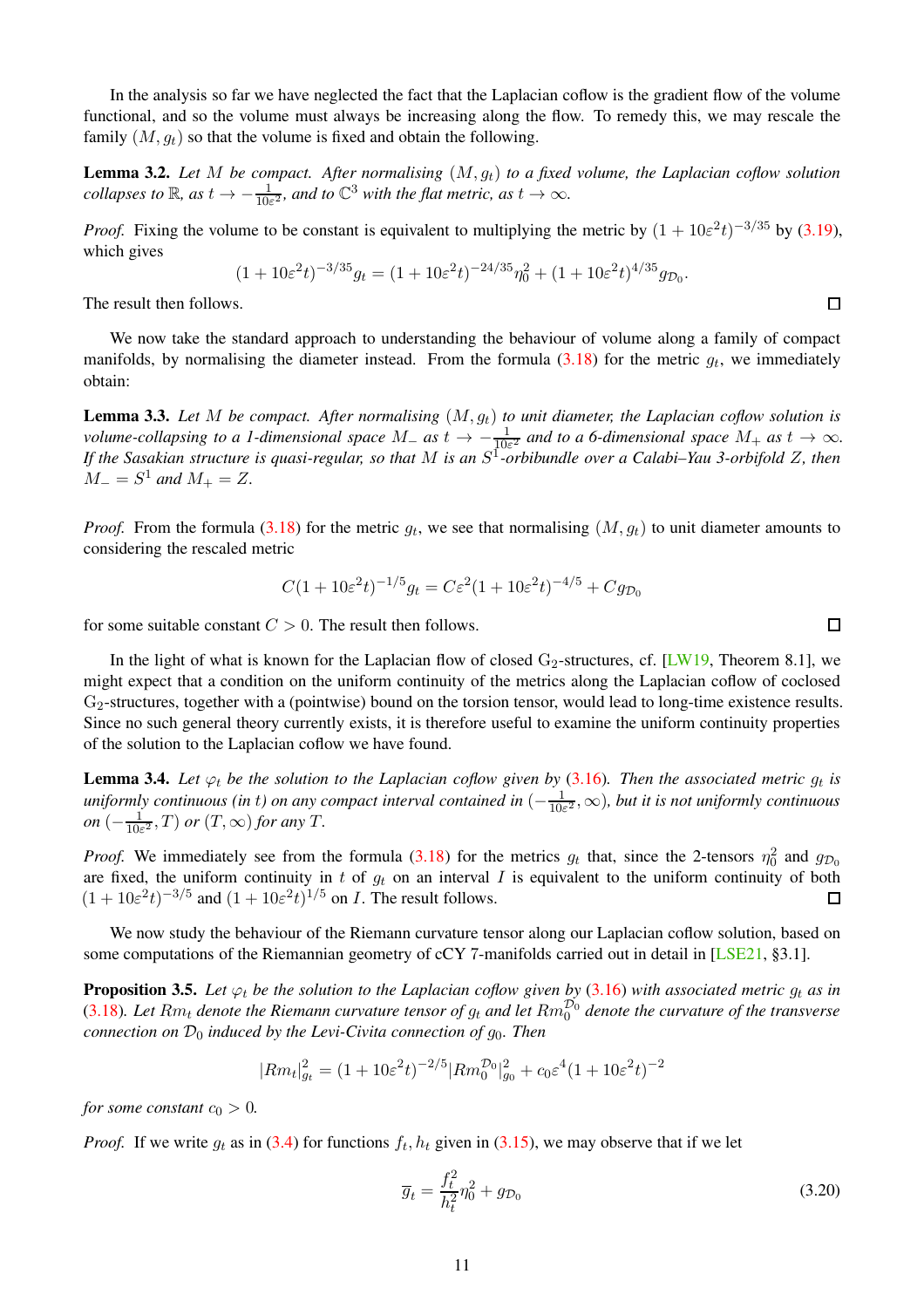<span id="page-11-11"></span>then  $g_t = h_t^2 \overline{g}_t$ . Hence, if  $\overline{Rm_t}$  is the Riemann curvature tensor of  $\overline{g}_t$  in [\(3.3\)](#page-12-0), we deduce that

<span id="page-11-1"></span>
$$
|Rm_t|_{g_t} = \frac{1}{h_t^2} |\overline{Rm_t}|_{\overline{g}_t}.
$$
\n(3.21)

It is a direct consequence of [\[LSE21,](#page-18-22) Proposition 3.2] that the transverse connection on  $\mathcal{D}_0$  induced by  $\overline{g}_t$  is the same as for  $g_0$ , and hence its curvatures are independent of t. It follows from [\[LSE21,](#page-18-22) Proposition 3.8] that the remaining components of the Riemann curvature of  $\overline{g}_t$  scale by  $f_t^2/h_t^2$  in comparison to the curvature of the standard Sasakian metric  $g$ . We deduce that

<span id="page-11-2"></span>
$$
|\overline{Rm}_t|_{\overline{g}_t}^2 = |Rm_0^{\mathcal{D}_0}|_{g_0}^2 + \frac{c_0 f_t^4}{h_t^4}
$$
\n(3.22)

 $\Box$ 

for some constant  $c_0 > 0$ . The assertion now follows from  $(3.15)$ ,  $(3.21)$ , and  $(3.22)$ .

*Remark* 3.3. We see from Proposition [3.5](#page-10-0) that the curvature of the metric  $g_t$  given by the solution to the Laplacian coflow decays to 0 as  $t \to \infty$  but blows up as t approaches the finite negative time singularity at  $-\frac{1}{100}$  $\frac{1}{10\varepsilon^2}$ . However, if we consider  $t | Rm_t |_{g_t}$ , this will tend to infinity as  $t \to \infty$  unless the curvature  $Rm_0^{\mathcal{D}_0}$  of the transverse connection is zero. However, we see that  $(1+10\varepsilon^2 t)|Rm_t|_{g_t}$  will remain bounded as  $t \to -\frac{1}{10\varepsilon^2}$ . We will return to these observations later.

#### <span id="page-11-0"></span>3.3 Full torsion tensor

We now wish to analyse the behaviour of the torsion along our solution to the Laplacian coflow. We begin by writing down the full torsion tensor for the solution.

<span id="page-11-8"></span><span id="page-11-7"></span>**Proposition 3.6.** *The full torsion tensor*  $T_t$  *of the solution to the Laplacian coflow in*  $(3.16)$ – $(3.19)$  *is* 

$$
T_{t} = \frac{1}{4}(\tau_{0})_{t}g_{t} - \frac{1}{4}\mathbf{j}_{\varphi_{t}}((\tau_{3})_{t})
$$
  
\n
$$
= \frac{3\varepsilon}{14}(1 + 10\varepsilon^{2}t)^{-1/2}g_{t}
$$
  
\n
$$
- \frac{1}{14}\mathbf{j}_{\varphi_{t}}\left(4\varepsilon^{2}(1 + 10\varepsilon^{2}t)^{-3/5}\eta_{0}\wedge\omega_{0} - 3\varepsilon(1 + 10\varepsilon^{2}t)^{-1/5}\operatorname{Re}\Upsilon_{0}\right)
$$
  
\n
$$
= -\frac{3}{2}\varepsilon^{3}(1 + 10\varepsilon^{2}t)^{-11/10}\eta_{0}^{2} + \frac{1}{2}\varepsilon(1 + 10\varepsilon^{2}t)^{-3/10}g_{\mathcal{D}_{0}}.
$$
\n(3.23)

*Proof.* This first two expressions for  $T_t$  follow from [\(2.9\)](#page-6-5), Lemma [3.1](#page-8-9) and [\(3.15\)](#page-9-7).

For the final expression, we first let  $\xi_0$  be the dual vector field to  $\eta_0$ , we let  $X, Y \in \mathcal{D}_0$  and consider  $\varphi_t$  as in [\(3.2\)](#page-7-4) for functions  $f_t$  and  $h_t$ . We recall that, since  $(\omega_0, \Upsilon_0)$  defines an SU(3)-structure on  $\mathcal{D}_0$  we have that  $\omega_0 \wedge \text{Re } \Upsilon_0 = 0,$ 

$$
(X \cup \text{Re } \Upsilon_0) \wedge (Y \cup \text{Re } \Upsilon_0) \wedge \omega_0 = 2g_{\mathcal{D}_0}(X, Y) \text{vol}_{\mathcal{D}_0}
$$
\n(3.24)

<span id="page-11-10"></span><span id="page-11-9"></span><span id="page-11-5"></span><span id="page-11-4"></span><span id="page-11-3"></span>
$$
(X \lrcorner \omega_0) \wedge (Y \lrcorner \operatorname{Re} \Upsilon_0) \wedge \operatorname{Re} \Upsilon_0 = -2g_{\mathcal{D}_0}(X, Y) \text{vol}_{\mathcal{D}_0}.
$$
\n(3.25)

It follows from  $(2.2)$ ,  $(3.2)$ ,  $(3.4)$ , and  $(3.24)$  that

$$
j_{\varphi_t}(\eta_0 \wedge \omega_0)(\xi_0, \xi_0) = *_{t}(f_t^2 h_t^4 \eta_0 \wedge \omega_0^3) = 6 \frac{f_t}{h_t^2},
$$
\n(3.26)

$$
j_{\varphi_t}(\eta_0 \wedge \omega_0)(\xi_0, X) = 0,\tag{3.27}
$$

$$
j_{\varphi_t}(\eta_0 \wedge \omega_0)(X, Y) = *_t (2h_t^6 g_{\mathcal{D}_0}(X, Y)\eta_0 \wedge \text{vol}_{\mathcal{D}_0}) = \frac{2}{f_t} g_{\mathcal{D}_0}(X, Y).
$$
 (3.28)

Similarly, using [\(3.25\)](#page-11-4),

$$
j_{\varphi_t}(\operatorname{Re}\Upsilon_0)(\xi_0,\xi_0)=0,\tag{3.29}
$$

<span id="page-11-6"></span>
$$
j_{\varphi_t}(\operatorname{Re}\Upsilon_0)(\xi_0, X) = 0,\tag{3.30}
$$

$$
j_{\varphi_t}(\text{Re }\Upsilon_0)(X,Y) = *_{t}(4f_{t}h_{t}^{5}g_{\mathcal{D}_0}(X,Y)\eta_0 \wedge \text{vol}_{\mathcal{D}_0}) = \frac{4}{h_{t}}g_{\mathcal{D}_0}(X,Y),
$$
\n(3.31)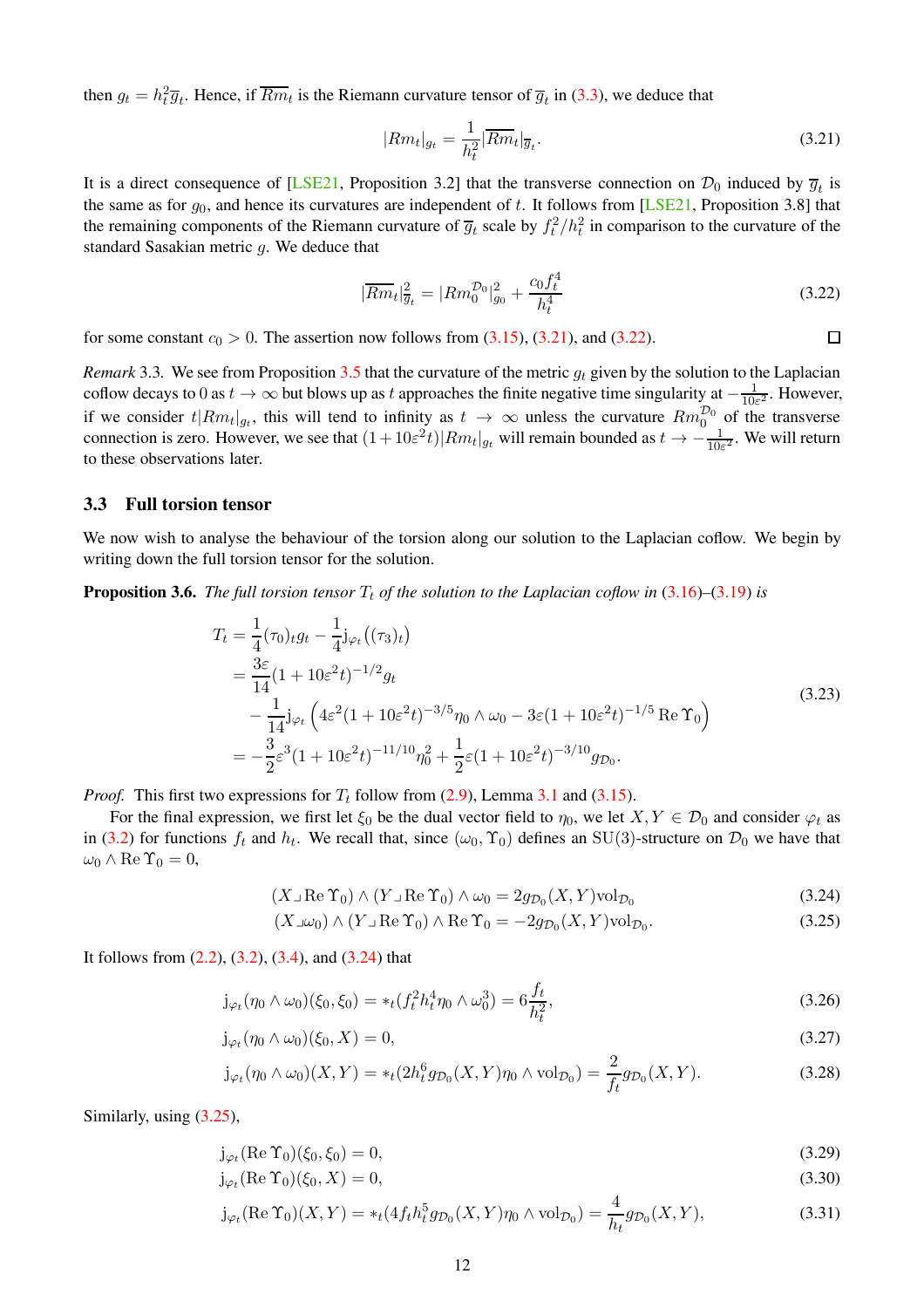<span id="page-12-3"></span>Applying [\(3.26\)](#page-11-5)–[\(3.31\)](#page-11-6) along with the particular expressions for  $f_t$  and  $h_t$  in [\(3.15\)](#page-9-7) then gives that

$$
j_{\varphi_t} \left( 4\varepsilon^2 (1 + 10\varepsilon^2 t)^{-3/5} \eta_0 \wedge \omega_0 - 3\varepsilon (1 + 10\varepsilon^2 t)^{-1/5} \operatorname{Re} \Upsilon_0 \right) = 24\varepsilon^3 (1 + 10\varepsilon^2 t)^{-11/10} \eta_0^2 - 4\varepsilon (1 + 10\varepsilon^2 t)^{-3/10} g_{\mathcal{D}_0}.
$$
 (3.32)

Substituting [\(3.32\)](#page-12-1) into [\(3.23\)](#page-11-7) gives the claimed final expression for  $T_t$ .

Given the description of the full torsion tensor in Proposition [3.6,](#page-11-8) we can compute its norm, the norm of its gradient and its divergence as follows.

<span id="page-12-2"></span>**Proposition 3.7.** Let  $T_t$  be the full torsion tensor of the solution to the Laplacian coflow in  $(3.16)$ – $(3.19)$ . Then

$$
|T_t|_{g_t}^2 = \frac{15}{4}\varepsilon^2 (1 + 10\varepsilon^2 t)^{-1},
$$
  
\n
$$
|\nabla_t T_t|_{g_t}^2 = c_0 \varepsilon^4 (1 + 10\varepsilon^2 t)^{-2},
$$
  
\n
$$
\text{div}_t T_t = 0,
$$

where  $c_0 > 0$  is a constant,  $\nabla_t$  is the Levi-Civita connection of  $g_t$  and  $\dim_t$  is the divergence with respect to the *metric* g<sup>t</sup> *.*

*Proof.* From  $(3.18)$ , we have

$$
|\varepsilon^2 \eta_0^2|_{g_t}^2 = (1 + 10\varepsilon^2 t)^{6/5}
$$
 and  $|g_{\mathcal{D}_0}|_{g_t}^2 = 6(1 + 10\varepsilon^2 t)^{-2/5}$ .

We then deduce the first claimed equation:

$$
|T_t|_{g_t}^2 = \frac{9}{4}\varepsilon^2(1+10\varepsilon^2 t)^{-1} + \frac{3}{2}\varepsilon^2(1+10\varepsilon^2 t)^{-1} = \frac{15}{4}\varepsilon^2(1+10\varepsilon^2 t)^{-1}.
$$

On the other hand, it follows from [\(3.18\)](#page-9-5) and Proposition [3.6](#page-11-8) that

<span id="page-12-0"></span>
$$
T_t = -2\varepsilon^3 (1 + 10\varepsilon^2 t)^{-11/10} \eta_0^2 + \frac{1}{2}\varepsilon (1 + 10\varepsilon^2 t)^{-1/2} g_t.
$$
 (3.33)

<span id="page-12-1"></span> $\Box$ 

As to the remaining claimed equations, notice that the vector field  $\xi_0$ , dual to  $\eta_0$ , generates a local symmetry of the G<sub>2</sub>-structure  $\varphi_t$ , for each t, hence also of the metric  $g_t$ , and  $|\xi_0|_{g_t}$  is constant. In summary,

$$
\nabla_t g_t = 0 \quad \text{and} \quad (\nabla_t)_{\xi_0} \xi_0 = 0.
$$

We deduce from [\(3.33\)](#page-12-0) that  $div_tT_t = 0$  as claimed and that the only non-zero terms in  $\nabla_tT_t$  arise from  $(\nabla_t)_X\eta_0^2$ for  $X \in \mathcal{D}_0$ .

Since  $g_t$  is conformal to  $\overline{g}_t$  in (with conformal factor  $h_t^2$  which only depends on t), we may use [\[LSE21,](#page-18-22) Proposition 3.2] which gives the connection matrix for the Levi-Civita connection of  $\overline{g}_t$ , and hence  $g_t$  (where  $\varepsilon = f_t/h_t$  in the notation of [\[LSE21,](#page-18-22) Proposition 3.2]). If we let  $\{e_1, Je_1, e_2, Je_2, e_3, Je_3\}$  denote a local tranverse SU(3) coframe, so that  $g_{\mathcal{D}_0} = \sum_{j=1}^3 e_j^2 + (Je_j)^2$ , we see explicitly that we have the local expression

$$
\nabla_t \left( \frac{f_t}{h_t} \eta_0 \right) = \frac{f_t}{2h_t} \sum_{j=1}^3 e_j \otimes Je_j - Je_j \otimes e_j.
$$

Therefore, if  $X \in \mathcal{D}_0$  such that  $g_t(X, X) = 1$ , we have  $((\nabla_t)_X \eta_0)^\sharp \in \mathcal{D}_0$ , and

$$
|(\nabla_t)_X(f_t^2 \eta_0^2)|_{g_t}^2 = \frac{c_0 f_t^2}{h_t^4},
$$

for some constant  $c_0 > 0$ . Here we used the fact that  $g_t(Y, Y) = h_t^2 g_{\mathcal{D}_0}(Y, Y)$  for any  $Y \in \mathcal{D}_0$ . Choosing  $f_t$  and  $h_t$  as in [\(3.15\)](#page-9-7), we finally obtain

$$
\begin{aligned} |(\nabla_t)_X T_t|_{g_t}^2 &= |2\varepsilon (1 + 10\varepsilon^2 t)^{-1/2} (\nabla_t)_X (\varepsilon^2 (1 + 10\varepsilon^2 t)^{-3/5} \eta_0^2)|_{g_t}^2 \\ &= 4\varepsilon^2 (1 + 10\varepsilon^2 t)^{-1} \cdot c_0 \varepsilon^2 (1 + 10\varepsilon^2 t)^{-1} \\ &= 4c_0 \varepsilon^4 (1 + 10\varepsilon^2 t)^{-2} . \end{aligned} \quad \Box
$$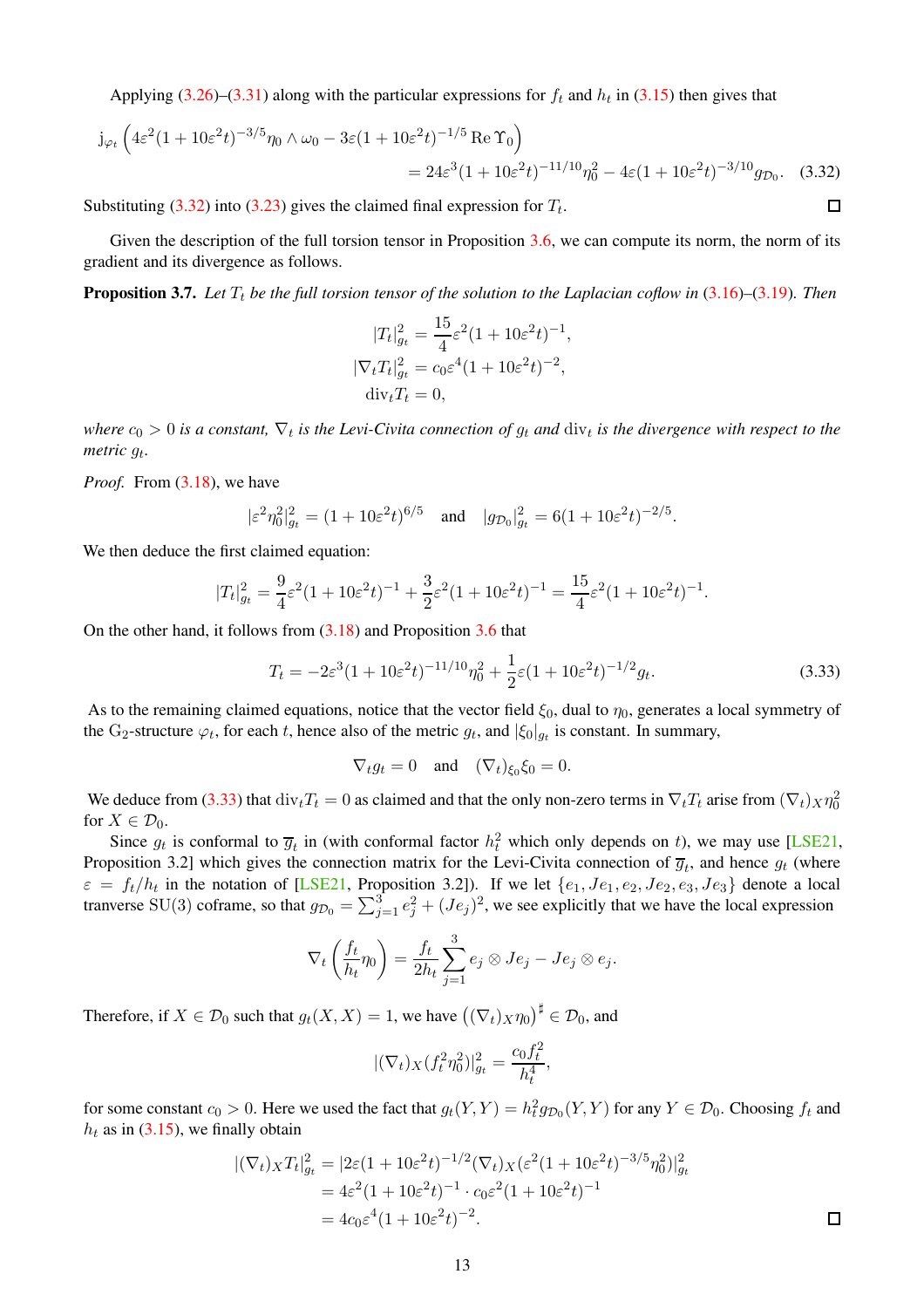*Remark* 3.4. We see from Proposition [3.7](#page-12-2) that  $|T_t|_{g_t}^2$  and  $|\nabla_t T_t|_{g_t}$  have the same dependence on t, as we would expect from the general theory in the study of flows of G<sub>2</sub>-structures, and that there is a component of  $|Rm_t|_{g_t}$ with this same dependence on t, by Proposition [3.5.](#page-10-0) However, there is a component of  $|Rm_t|_{g_t}$  which has a different dependence on t, as long as the tranverse geometry on the contact Calabi–Yau is not flat: this is unsurprising because, in particular, having small torsion does not imply that the metric is close to flat.

#### <span id="page-13-0"></span>3.4 Singularity analysis

We can now combine all of the estimates we have obtained to describe the infinite time singularity for the Laplacian coflow in terms of the types in Definition [1.1,](#page-2-5) which proves Theorem  $C(a)$  $C(a)$ .

**Proposition 3.8.** In a cCY setup [\(S\)](#page-3-4), suppose moreover  $M^7$  is compact, and let  $K := \sup_M |Rm_0^{\mathcal{D}_0}|_{g_0}$ . Then *there is a constant*  $c_0 > 0$ *, independent of*  $\varepsilon$ *, such that the quantity*  $\Lambda(t)$  *in* [\(1.3\)](#page-2-2)*, along the Laplacian coflow solution given by Theorem [A,](#page-3-1) is given by*

$$
\Lambda(t) = (K^2(1+10\varepsilon^2 t)^{-2/5} + c_0\varepsilon^4 (1+10\varepsilon^2 t)^{-2})^{1/2}.
$$

Hence, the Laplacian coflow has a Type IIb infinite time singularity, unless  $g_{{\cal D}_0}$  is flat, in which case it has a Type *III infinite time singularity.*

*Proof.* The formula for  $\Lambda(t)$  follows immediately from Proposition [3.5](#page-10-0) and Proposition [3.7.](#page-12-2) We then see that  $t\Lambda(t) \to \infty$  as  $t \to \infty$  unless  $K = 0$ , from which the result then follows by Definition [1.1.](#page-2-5)  $\Box$ 

*Remark* 3.5*.* As remarked earlier, these are the first examples of Laplacian coflow solutions which have Type IIb singularities. The other examples are all homogeneous, arising from nilmanifold and solvmanifold constructions, and in those cases one always has a Type III singularity if it does not converge to a flat torsion-free  $G_2$ -structure.

# <span id="page-13-1"></span>4 The Laplacian flow solution

We now want to consider the Laplacian flow  $(1.2)$  starting at one of the natural coclosed  $G_2$ -structures on a contact Calabi–Yau 7-manifold. Whilst the class of coclosed  $G_2$ -structures is not expected to be preserved, in general, along the Laplacian flow, we will see that it is in our setting and that we can solve the flow explicitly. By again studying the evolution of the metric and torsion along an ansatz for the flow, we will see that the behaviour is rather different from the Laplacian coflow, having a finite time singularity but existing for all negative times.

#### <span id="page-13-2"></span>4.1 Solving the flow

Again, we choose the natural coclosed G<sub>2</sub>-structure  $\varphi_0$  on a cCY setup [\(S\)](#page-3-4), cf. [\(3.1\)](#page-7-5), as the initial condition for our flow. We are therefore again led to consider the G<sub>2</sub>-structures  $\varphi_t$  in [\(3.2\)](#page-7-4) depending on functions  $f_t$ ,  $h_t$ (which only depend on time) satisfying the initial conditions  $(3.3)$  to prove Theorem [B](#page-4-0) as follows.

*Proof of Theorem [B.](#page-4-0)* We compute the Laplacian of  $\varphi_t$  using [\(3.4\)](#page-8-0) and [\(3.11\)](#page-8-7):

$$
\Delta_{\varphi_t} \varphi_t = *_{\varphi_t} (\Delta_{\psi_t} \psi_t) = *_{\varphi_t} (2f_t^2 \omega_0^2) = *_{\varphi_t} \left( 4 \frac{f_t^2}{h_t^4} \cdot \frac{h_t^4 \omega_0^2}{2} \right) = 4 \frac{f_t^2}{h_t^4} \cdot f_t h_t^2 \eta_0 \wedge \omega_0
$$
\n
$$
= \frac{4f_t^3}{h_t^2} \eta_0 \wedge \omega_0.
$$
\n(4.1)

<span id="page-13-3"></span>We deduce from  $(3.2)$  and  $(4.1)$  that the Laplacian flow  $(1.2)$  preserves the class of coclosed  $G_2$ -structures in [\(3.2\)](#page-7-4). Moreover, the Laplacian flow is equivalent to the following pair of ODEs:

<span id="page-13-4"></span>
$$
\frac{d}{dt}(f_t h_t^2) = \frac{4f_t^3}{h_t^2}, \quad \frac{d}{dt}(h_t^3) = 0.
$$
\n(4.2)

We deduce from the second equation in [\(4.2\)](#page-13-4) and [\(3.3\)](#page-8-8) that  $h_t = 1$ . We therefore see that the first equation in [\(4.2\)](#page-13-4) becomes

<span id="page-13-5"></span>
$$
\frac{d}{dt}f_t = 4f_t^3.
$$
\n(4.3)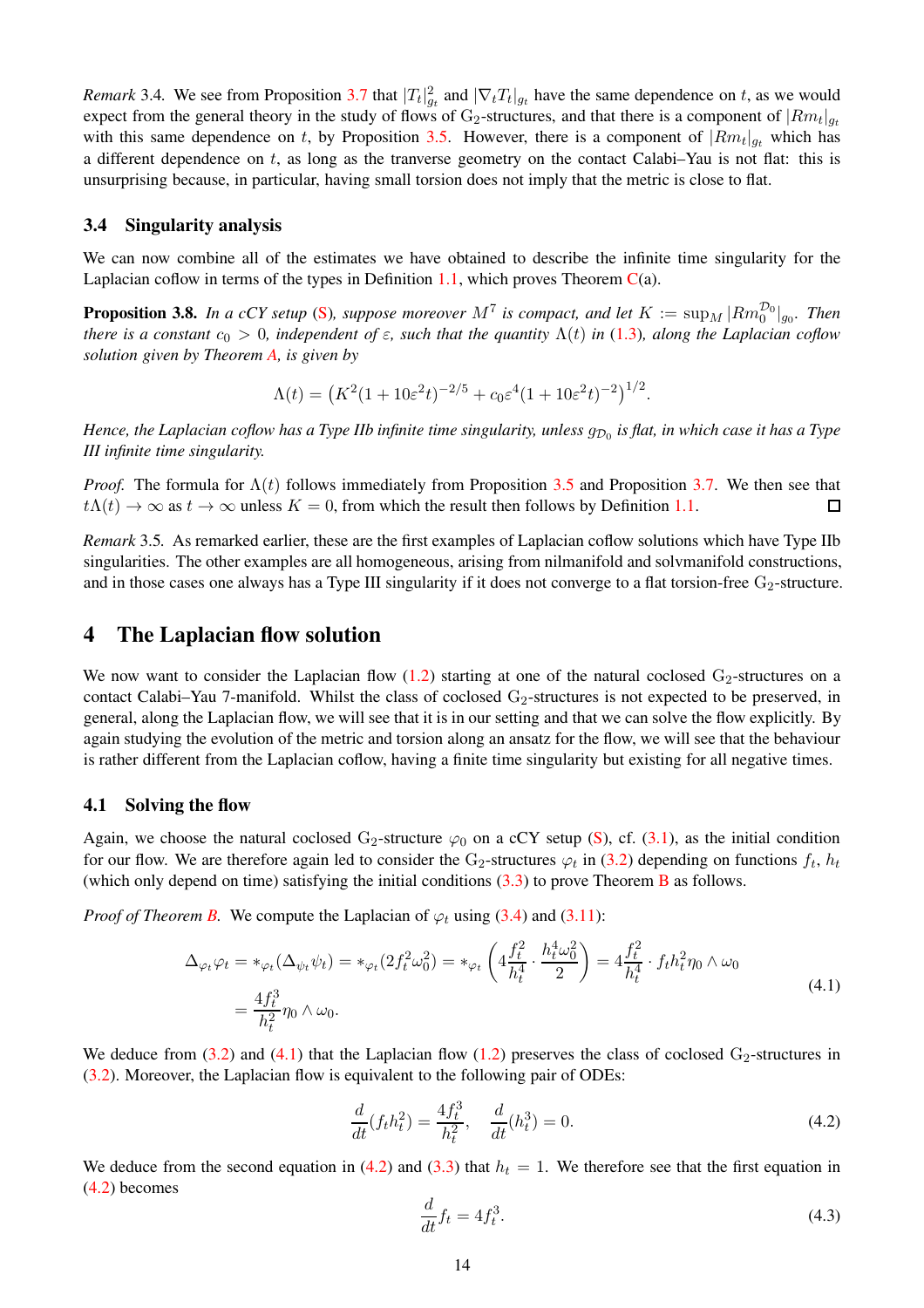From  $(4.3)$  and  $(3.3)$  we conclude that

<span id="page-14-4"></span>
$$
f_t = \varepsilon (1 - 8\varepsilon^2 t)^{-1/2}
$$
 and  $h_t = 1$ . (4.4)

We conclude from [\(3.2\)](#page-7-4), [\(3.4\)](#page-8-0), and [\(3.6\)](#page-8-2) that we have a solution  $\varphi_t$  to the Laplacian flow starting at  $\varphi_0$  in [\(3.1\)](#page-7-5) which induces the following data:

$$
\varphi_t = \varepsilon (1 - 8\varepsilon^2 t)^{-1/2} \eta_0 \wedge \omega_0 + \text{Re}\,\Upsilon_0,\tag{4.5}
$$

$$
\psi_t = \frac{1}{2}\omega_0^2 - \varepsilon (1 - 8\varepsilon^2 t)^{-1/2} \eta_0 \wedge \operatorname{Im} \Upsilon_0,\tag{4.6}
$$

$$
g_t = \varepsilon^2 (1 - 8\varepsilon^2 t)^{-1} \eta_0^2 + g_{\mathcal{D}_0},\tag{4.7}
$$

$$
\text{vol}_t = \varepsilon (1 - 8\varepsilon^2 t)^{-1/2} \eta_0 \wedge \text{vol}_{\mathcal{D}_0},\tag{4.8}
$$

for 
$$
t \in (-\infty, \frac{1}{8\varepsilon^2})
$$
.

*Remark* 4.1*.* Our solution to the Laplacian flow is *ancient* (i.e. exists for all negative times), but not eternal, forming a finite-time singularity at  $t = \frac{1}{8\varepsilon}$  $\frac{1}{8\varepsilon^2} > 0$ . Again, we cannot guarantee that this is the unique solution to the Laplacian flow starting at  $(3.1)$ , even if we assume M is compact, because we do not have general analytic theory for the Laplacian flow when not restricted to closed  $G_2$ -structures.

*Remark* 4.2*.* Even though the Laplacian flow no longer has the interpretation as the gradient flow of the volume functional in this setting, we observe from  $(4.8)$  that the volume form of M in the metric  $g_t$  is still pointwise strictly increasing in time, just as for the Laplacian coflow. Moreover, if M is compact, we conclude that the volume is strictly increasing in time, but now tending to infinity in *finite* time:

$$
\text{Vol}(M, g_t) \to \infty \quad \text{as } t \to \frac{1}{8\varepsilon^2}.
$$

We also notice from [\(4.7\)](#page-14-2) that the cohomology class of  $\psi_t$  satisfies

$$
[\psi_t] = (1 - 8\varepsilon^2 t)^{-1/2} [\psi_0]
$$

and so it is not constant, unless  $\psi_0$  is exact. Moreover, the cohomology class  $[\psi_t]$  degenerates precisely at the singular time  $t = \frac{1}{8\varepsilon}$  $\frac{1}{8\varepsilon^2}$ , whenever  $[\psi_0] \neq 0$ .

### <span id="page-14-0"></span>4.2 Metric and curvature

Here, we see from  $(4.7)$  that the transverse geometry stays constant along the Laplacian flow, and the direction dual to  $\eta_0$  in M expands as t increases to  $\frac{1}{8\varepsilon^2}$  and collapses as  $t \to -\infty$ .

**Example 4.1.** Let  $M^7$  be a compact quasi-regular cCY 7-manifold, so that it is a circle bundle over a compact Calabi–Yau 3-orbifold Z with metric  $g_Z$ . Then, for our Laplacian flow solution, we see from [\(4.7\)](#page-14-2) that the induced metric on  $Z$  is fixed along the flow. However, the circle fibres expand to infinite size (and so become copies of  $\mathbb{R}$ ) as  $t \to \frac{1}{8\varepsilon^2}$ , and that M collapses to Z as  $t \to -\infty$ .

In the same spirit of Lemma [3.2,](#page-10-1) for the Laplacian coflow, we can account for the volume increasing along the flow by normalising the volume of the evolving metrics to be the same as for  $g_0$ , yielding

$$
(1 - 8\varepsilon^2 t)^{1/7} g_t = \varepsilon^2 (1 - 8\varepsilon^2 t)^{-6/7} \eta_0^2 + (1 - 8\varepsilon^2 t)^{1/7} g_z.
$$

This immediately gives the following result.

Lemma 4.1. *Let* M *be compact. After normalising the volume of* (M, gt) *to be fixed, the Laplacian flow solution collapses to*  $\mathbb{R}$  *as*  $t \to \frac{1}{8\varepsilon^2}$  *and collapses to*  $\mathbb{C}^3$  *with the flat metric as*  $t \to -\infty$ *.* 

On the other hand, as also done above in Lemma [3.3,](#page-10-2) we can normalise the diameter of the metric [\(4.7\)](#page-14-2), immediately obtaining:

<span id="page-14-3"></span><span id="page-14-2"></span><span id="page-14-1"></span>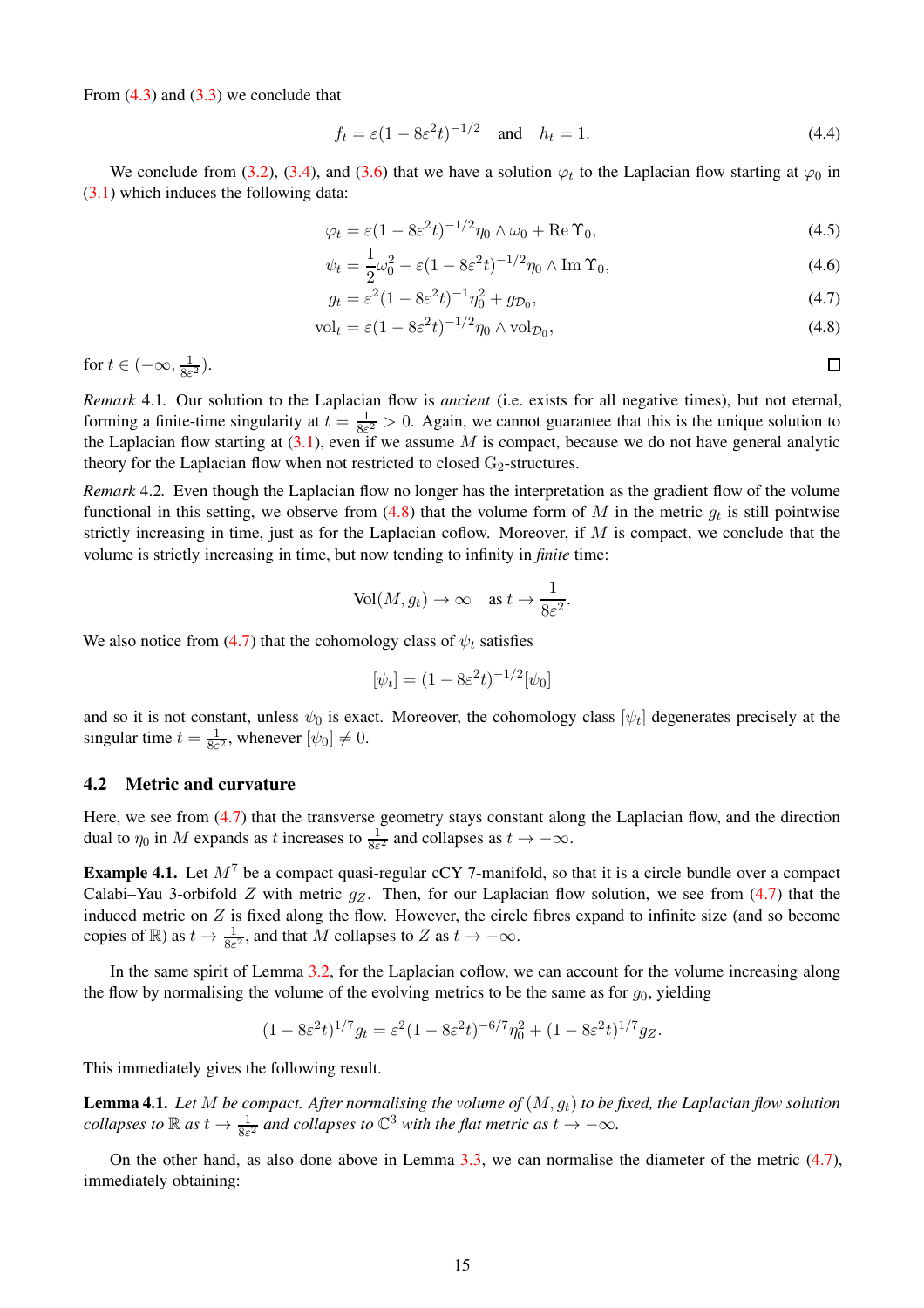**Lemma 4.2.** Let M be compact. Then, after normalising  $(M, g_t)$  to unit diameter, the Laplacian flow is volume*collapsing to a* 6*-dimensional space*  $M_$  *as*  $t \to -\infty$  *and to a* 1*-dimensional space*  $M_+$  *as*  $t \to \frac{1}{8\varepsilon^2}$ *. If the Sasakian structure is quasi-regular, so that* M *is an* S 1 *-orbibundle over a Calabi–Yau 3-orbifold* Z*, then*  $M_{-} = Z$  and  $M_{+} = S^{1}$ .

We see that there is a finite-time singularity for our flow at  $t = \frac{1}{8\varepsilon^2}$ . As we know from the study of the Laplacian flow for closed  $G_2$ -structures, the formation of singularities should be related to the lack of uniform continuity of the evolving metrics and the blow-up of curvature, so we examine these properties for our solution.

**Proposition 4.3.** Let  $\varphi_t$  be the solution to the Laplacian flow given by [\(4.5\)](#page-14-3) with associated metric  $g_t$  as in [\(4.7\)](#page-14-2). Then  $g_t$  is uniformly continuous (in t) on  $(-\infty,T]$ , for any  $T<\frac{1}{8\varepsilon^2}$ , but it is not uniformly continuous on  $[T, \frac{1}{8\varepsilon^2})$ *, for any T*.

*Proof.* This is immediate from the formula  $(4.7)$  for the evolving metric  $g_t$ , which shows that its uniform continuity on an interval I is equivalent to the uniform continuity of  $(1 - 8\varepsilon^2 t)^{-1}$  on I.  $\Box$ 

Moreover, one can immediately express the norm of curvature along the flow, from the proof of Proposition [3.5](#page-10-0) and [\(4.4\)](#page-14-4), as follows.

<span id="page-15-1"></span>**Proposition 4.4.** Let  $\varphi_t$  be the solution to the Laplacian flow given by [\(4.5\)](#page-14-3) with associated metric  $g_t$  as in  $(4.7)$ . Let  $Rm_t$  denote the Riemann curvature tensor of  $g_t$  and let  $Rm_0^{D_0}$  denote the curvature of the transverse *connection on*  $\mathcal{D}_0$  *induced by the Levi-Civita connection of*  $g_0$ *. Then* 

$$
|Rm_t|_{g_t}^2=|Rm_0^{\mathcal{D}_0}|_{g_0}^2+c_0\varepsilon^4(1-8\varepsilon^2t)^{-2}
$$

*for some constant*  $c_0 > 0$ *.* 

*Remark* 4.3. We observe, by Proposition [4.4,](#page-15-1) that  $|Rm_t|_{g_t}$  blows up as  $t \to \frac{1}{8\varepsilon^2}$  (the finite-time singularity), but that  $(1 - 8\varepsilon^2 t)|Rm_t|_{g_t}$  remains bounded as  $t \to \frac{1}{8\varepsilon^2}$ . We also notice that  $|Rm_t|_{g_t}$  remains bounded as  $t \to -\infty$ , but that  $-t|Rm_t|_{gt}$  always blows up at  $t \to -\infty$ , unless the tranverse Calabi–Yau geometry is flat.

## <span id="page-15-0"></span>4.3 Full torsion tensor

We now study the behaviour of the full torsion tensor along our solution of the Laplacian flow.

<span id="page-15-6"></span><span id="page-15-2"></span>**Proposition 4.5.** *The full torsion tensor*  $T_t$  *of the solution to the Laplacian flow in*  $(4.5)$ – $(4.8)$  *is* 

$$
T_t = \frac{1}{4}(\tau_0) t g_t - \frac{1}{4} j_{\varphi_t}((\tau_3)_t)
$$
  
\n
$$
= \frac{3}{14} \varepsilon (1 - 8\varepsilon^2 t)^{-1/2} g_t
$$
  
\n
$$
- \frac{1}{14} j_{\varphi_t} (4\varepsilon^2 (1 - 8\varepsilon^2 t)^{-1} \eta_0 \wedge \omega_0 - 3\varepsilon (1 - 8\varepsilon^2 t)^{-1/2} \operatorname{Re} \Upsilon_0)
$$
  
\n
$$
= -\frac{3}{2} \varepsilon^3 (1 - 8\varepsilon^2 t)^{-3/2} \eta_0^2 + \frac{1}{2} \varepsilon (1 - 8\varepsilon^2 t)^{-1/2} g_{\mathcal{D}_0}.
$$
\n(4.9)

*Proof.* The first two descriptions of  $T_t$  in [\(4.9\)](#page-15-2) follow from [\(2.9\)](#page-6-5), Lemma [3.1](#page-8-9) and [\(4.4\)](#page-14-4).

We then see from  $(3.26)$ – $(3.28)$  that

<span id="page-15-3"></span>
$$
j_{\varphi_t}(\eta_0 \wedge \omega_0) = 6\varepsilon (1 - 8\varepsilon^2 t)^{-1/2} \eta_0^2 + \frac{2}{\varepsilon} (1 - 8\varepsilon^2 t)^{1/2} g_{\mathcal{D}_0},\tag{4.10}
$$

and applying  $(3.29)$ – $(3.31)$  yields

<span id="page-15-4"></span>
$$
\mathbf{j}_{\varphi_t}(\text{Re}\,\Upsilon_0) = 4g_{\mathcal{D}_0}.\tag{4.11}
$$

<span id="page-15-5"></span> $\Box$ 

Combining  $(4.10)$  and  $(4.11)$  shows that

$$
j_{\varphi_t}(4\varepsilon^2 (1 - 8\varepsilon^2 t)^{-1} \eta_0 \wedge \omega_0 - 3\varepsilon (1 - 8\varepsilon^2 t)^{-1/2} \operatorname{Re} \Upsilon_0)
$$
  
=  $24\varepsilon^3 (1 - 8\varepsilon^2 t)^{-3/2} \eta_0^2 - 4\varepsilon (1 - 8\varepsilon^2 t)^{-1/2} g_{\mathcal{D}_0}.$  (4.12)

Substituting  $(4.7)$  and  $(4.12)$  into  $(4.9)$  gives the result.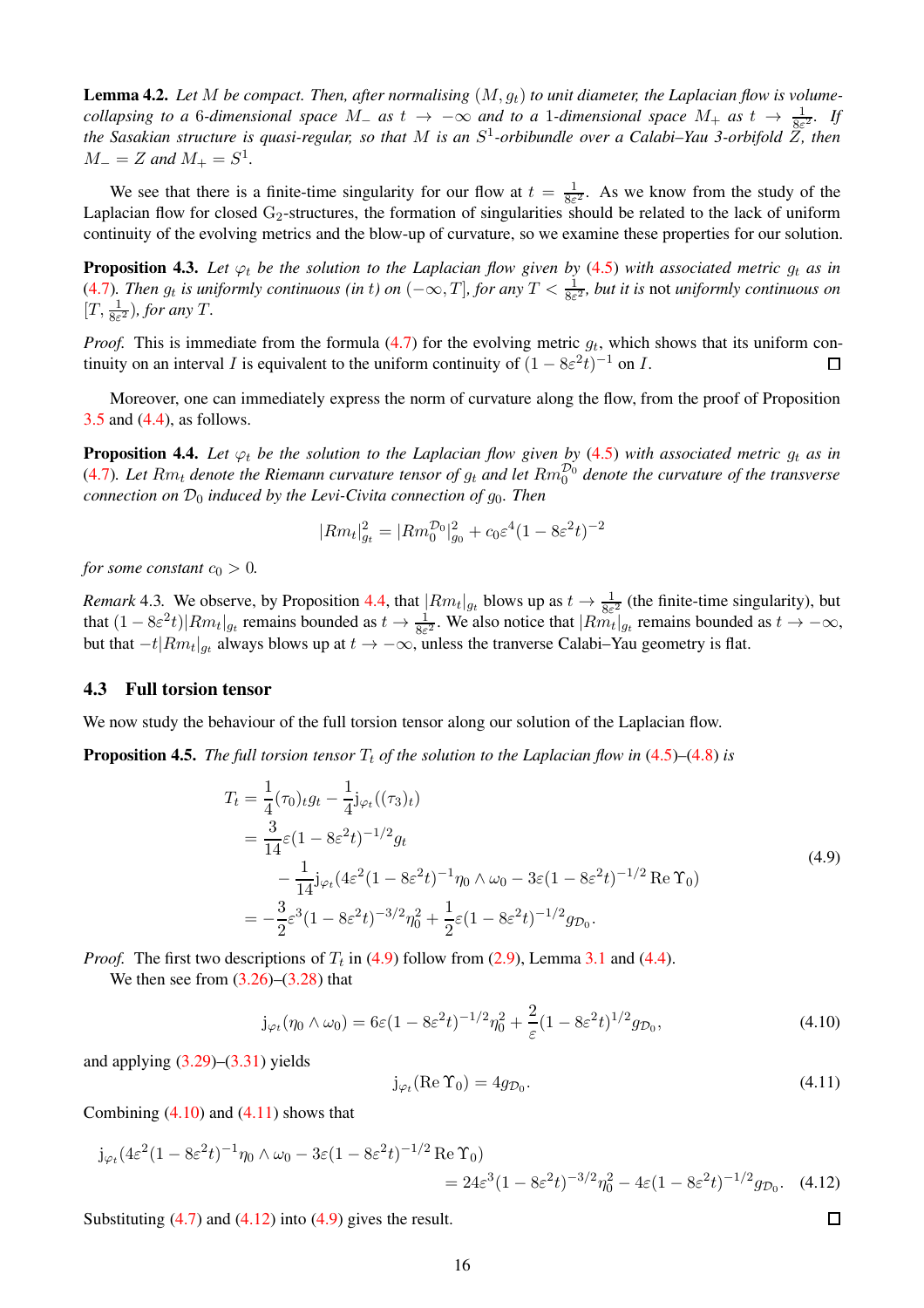Our next result describes the norm of the full torsion tensor and is gradient along the flow.

**Proposition 4.6.** Let  $T_t$  be the full torsion tensor of the solution to the Laplacian flow in  $(4.5)$ – $(4.8)$ *. Then* 

$$
|T_t|_{gt}^2 = \frac{15}{4}\varepsilon^2 (1 - 8\varepsilon^2 t)^{-1},
$$
  
\n
$$
|\nabla_t T_t|_{gt}^2 = c_0 \varepsilon^4 (1 - 8\varepsilon^2 t)^{-2},
$$
  
\n
$$
\text{div}_t T_t = 0,
$$

where  $c_0 > 0$  is a constant,  $\nabla_t$  is the Levi-Civita connection of  $g_t$  and  $\dim_t$  is the divergence with respect to the *metric* g<sup>t</sup> *.*

*Proof.* The proof is almost identical to that of Proposition [3.7,](#page-12-2) so we only prove the formula for  $|T_t|_{g_t}^2$ . We observe from the formula [\(4.7\)](#page-14-2) for the metric  $g_t$  that the transverse metric is not changing along the flow, but that

$$
|\varepsilon^2 \eta_0^2|_{g_t}^2 = (1 - 8\varepsilon^2 t)^2.
$$

Hence, we see from Proposition [4.5](#page-15-6) that

$$
|T_t|_{g_t}^2 = \frac{9}{4}\varepsilon^2 (1 - 8\varepsilon^2 t)^{-1} + \frac{3}{2}\varepsilon^2 (1 - 8\varepsilon^2 t)^{-1} = \frac{15}{4}\varepsilon^2 (1 - 8\varepsilon^2 t)^{-1}
$$

as claimed. The equation for  $|\nabla_t T_t|_{g_t}^2$  and the vanishing of  $\text{div}_t T_t$  follow exactly as in the proof of Proposition [3.7.](#page-12-2)  $\Box$ 

*Remark* 4.4. We again see that  $|T_t|_{g_t}^2$  and  $|\nabla_t T_t|_{g_t}$  blow up at the same rate as we approach the finite time singularity at  $t = \frac{1}{85}$  $\frac{1}{8\varepsilon^2}$ , as we would expect, and again that there is a component of  $|Rm_t|_{g_t}$  that instead stays bounded as  $t \to \frac{1}{8\varepsilon^2}$ . Moreover, multiplying each of those quantities by  $(1 - 8\varepsilon^2 t)$  leads to functions that are bounded as  $t \to \frac{1}{8\varepsilon^2}$ , which will be significant later.

#### <span id="page-16-0"></span>4.4 Singularity analysis

As for the Laplacian coflow, we can now put our estimates together to obtain a description of the finite time singularity in the language of Definition [1.1,](#page-2-5) which proves Theorem  $C(b)$  $C(b)$ .

**Proposition 4.7.** In a cCY setup [\(S\)](#page-3-4), suppose moreover  $M^7$  is compact, and let  $K := \sup_M |Rm_0^{\mathcal{D}_0}|_{g_0}$ . Then *there is a constant*  $c_0 > 0$ *, independent of*  $\varepsilon$ *, such that the quantity*  $\Lambda(t)$  *in* [\(1.3\)](#page-2-2)*, along the Laplacian flow solution given by Theorem [B,](#page-4-0) is given by*

$$
\Lambda(t) = (K^2 + c_0 \varepsilon^4 (1 - 8\varepsilon^2 t)^{-2})^{1/2}.
$$

*Hence, the Laplacian flow has a Type I finite-time singularity at*  $t = \frac{1}{85}$  $\frac{1}{8\varepsilon^2}$ .

*Proof.* The formula for  $\Lambda(t)$  follows from Propositions [4.4](#page-15-1) and [4.5.](#page-15-6) We then see that  $\left(\frac{1}{8\varepsilon}\right)$  $\frac{1}{8\varepsilon^2} - t\Delta(t)$  remains bounded as  $t \to \frac{1}{8\varepsilon^2}$ , and thus the result follows from Definition [1.1.](#page-2-5) П

# <span id="page-16-1"></span>5 The Hitchin flow solution

In this section we solve the Hitchin flow  $(1.4)$  for the natural coclosed G<sub>2</sub>-structures on a contact Calabi–Yau 7-manifold and show a relationship to Calabi–Yau structures in (real) dimension 8.

#### <span id="page-16-2"></span>5.1 Solving the flow

As the initial condition for the Hitchin flow, we again choose the natural coclosed G<sub>2</sub>-structure  $\varphi_0$  as in [\(3.1\)](#page-7-5) on a contact Calabi-Yau 7-manifold.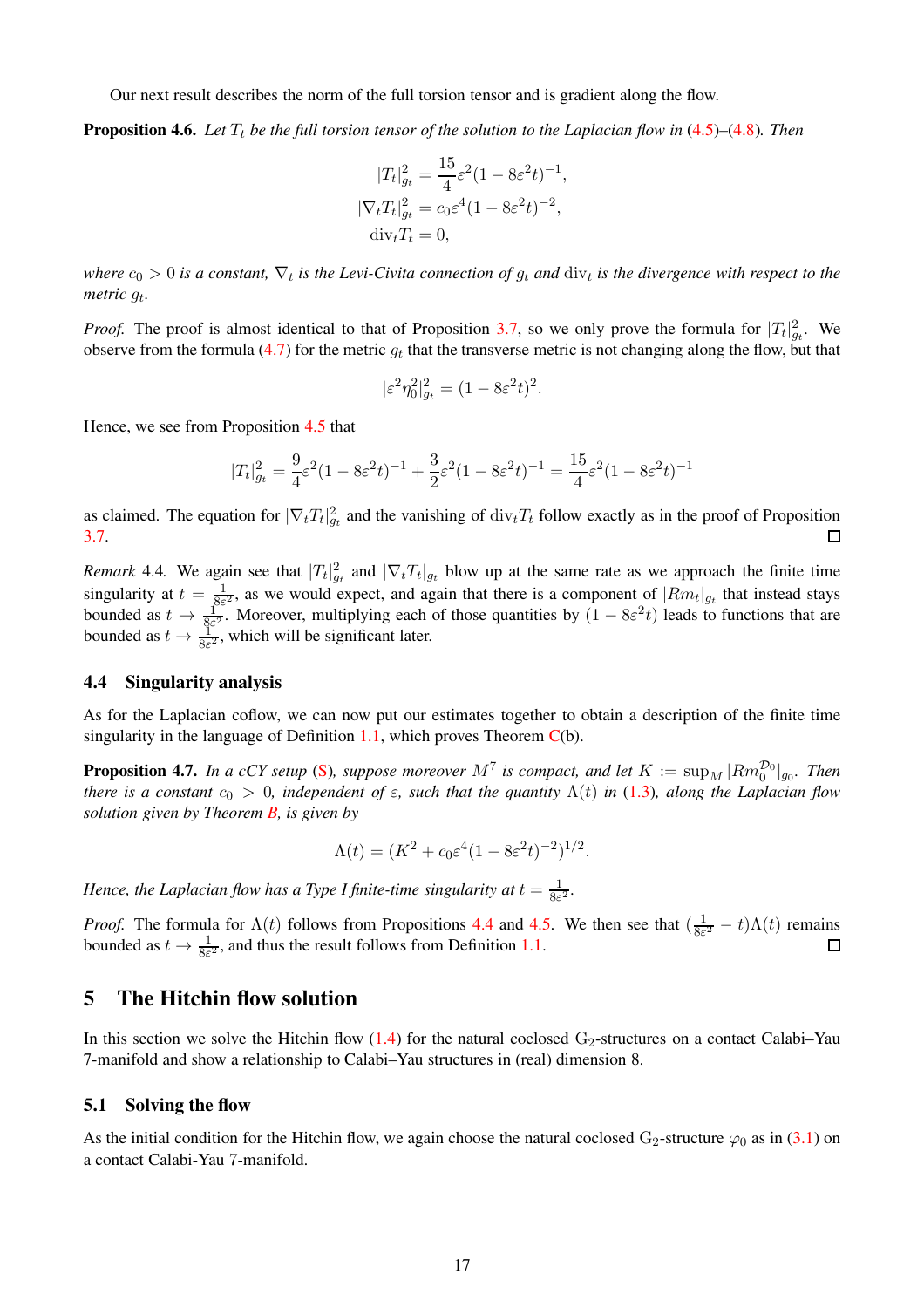<span id="page-17-4"></span>**Proposition 5.1.** *On a cCY setup* [\(S\)](#page-3-4), the following family of coclosed  $G_2$ -structures  $\varphi_t$  with associated 4-form  $\psi_t$ , metric  $g_t$ , and volume vol<sub>t</sub>, satisfies the Hitchin flow [\(1.4\)](#page-2-4), with initial condition [\(3.1\)](#page-7-5):

<span id="page-17-9"></span>
$$
\varphi_t = \varepsilon \left(1 + \frac{5}{2}\varepsilon t\right)^{-1/5} \eta_0 \wedge \omega_0 + \left(1 + \frac{5}{2}\varepsilon t\right)^{3/5} \operatorname{Re} \Upsilon_0; \tag{5.1}
$$

$$
\psi_t = \frac{1}{2}(1 + \frac{5}{2}\varepsilon t)^{4/5}\omega_0^2 - \varepsilon \eta_0 \wedge \operatorname{Im} \Upsilon_0; \tag{5.2}
$$

$$
g_t = \varepsilon^2 (1 + \frac{5}{2} \varepsilon t)^{-6/5} \eta_0^2 + (1 + \frac{5}{2} \varepsilon t)^{2/5} g_{\mathcal{D}_0};
$$
\n(5.3)

$$
\text{vol}_t = \varepsilon (1 + \frac{5}{2} \varepsilon t)^{3/5} \eta_0 \wedge \text{vol}_{\mathcal{D}_0},\tag{5.4}
$$

*defined for all*  $t \in (-\frac{2}{5})$  $\frac{2}{5\varepsilon}, \infty$ ).

*Proof.* We consider the ansatz for our G<sub>2</sub>-structures  $\varphi_t$  solving the Hitchin flow as in [\(3.2\)](#page-7-4), depending on functions  $f_t$ ,  $h_t$  of time only, with dual 4-forms  $\psi_t$  as in [\(3.6\)](#page-8-2), with the constraints on  $f_0$ ,  $h_0$  as in [\(3.3\)](#page-8-8).

Under this assumption, we can compute

<span id="page-17-10"></span><span id="page-17-8"></span>
$$
d\varphi_t = f_t h_t^2 \omega_0^2 \quad \text{and} \quad d\psi_t = 0,
$$

so that the Hitchin flow  $(1.4)$  is then equivalent to solving

<span id="page-17-1"></span>
$$
\frac{d}{dt}(h_t^4) = 2f_t h_t^2 \quad \text{and} \quad \frac{d}{dt}(f_t h_t^3) = 0 \tag{5.5}
$$

using  $(3.6)$ . The second equation in  $(5.5)$ , together with  $(3.3)$ , yields

<span id="page-17-2"></span>
$$
f_t = \varepsilon h_t^{-3}.\tag{5.6}
$$

Substituting  $(5.6)$  into the first equation in  $(5.5)$  then gives

<span id="page-17-5"></span><span id="page-17-3"></span>
$$
\frac{d}{dt}(h_t^4) = 2\varepsilon h_t^{-1}.\tag{5.7}
$$

The ODE [\(5.7\)](#page-17-3) can be solved using [\(3.3\)](#page-8-8) and thus, using [\(5.6\)](#page-17-2), we can conclude that the solution to [\(5.5\)](#page-17-1) is

$$
f_t = \varepsilon (1 + \frac{5}{2} \varepsilon t)^{-3/5}
$$
 and  $h_t = (1 + \frac{5}{2} \varepsilon t)^{1/5}$ .

# <span id="page-17-0"></span>5.2 Calabi–Yau structure

We can now show that the solution to the Hitchin flow in Proposition [5.1](#page-17-4) leads to a Calabi–Yau structure on the spacetime track of the flow.

<span id="page-17-11"></span>**Lemma 5.2.** *The following 2-form* ω̂, metric  $\widehat{g}$  and complex 4-form  $\widehat{\Upsilon}$  define a Calabi–Yau structure on  $(-\frac{2}{5\varepsilon})$  $\frac{2}{5\varepsilon}, \infty) \times$ M<sup>7</sup> *:*

$$
\widehat{\omega} = \varepsilon (1 + \frac{5}{2} \varepsilon t)^{-3/5} dt \wedge \eta_0 + (1 + \frac{5}{2} \varepsilon t)^{2/5} \omega_0; \tag{5.8}
$$

<span id="page-17-7"></span>
$$
\hat{g} = dt^2 + \varepsilon^2 (1 + \frac{5}{2}\varepsilon t)^{-6/5} \eta_0^2 + (1 + \frac{5}{2}\varepsilon t)^{2/5} g_0; \tag{5.9}
$$

<span id="page-17-6"></span>
$$
\widehat{\Upsilon} = ((1 + \frac{5}{2}\varepsilon t)^{3/5}dt + i\varepsilon \eta_0) \wedge \Upsilon_0.
$$
\n(5.10)

*The metric*  $\hat{g}$  *is incomplete and has holonomy contained in* SU(4)*.* 

*Proof.* It is straightforward to check that  $\hat{\omega}$  in [\(5.8\)](#page-17-5) and  $\hat{\Upsilon}$  in [\(5.10\)](#page-17-6) induce the metric  $\hat{g}$  in [\(5.9\)](#page-17-7), they satisfy the algebraic conditions to define an SU(4) structure and they are both closed, and thus define a Calabi–Yau structure as claimed. The incompleteness of the metric is clear.  $\Box$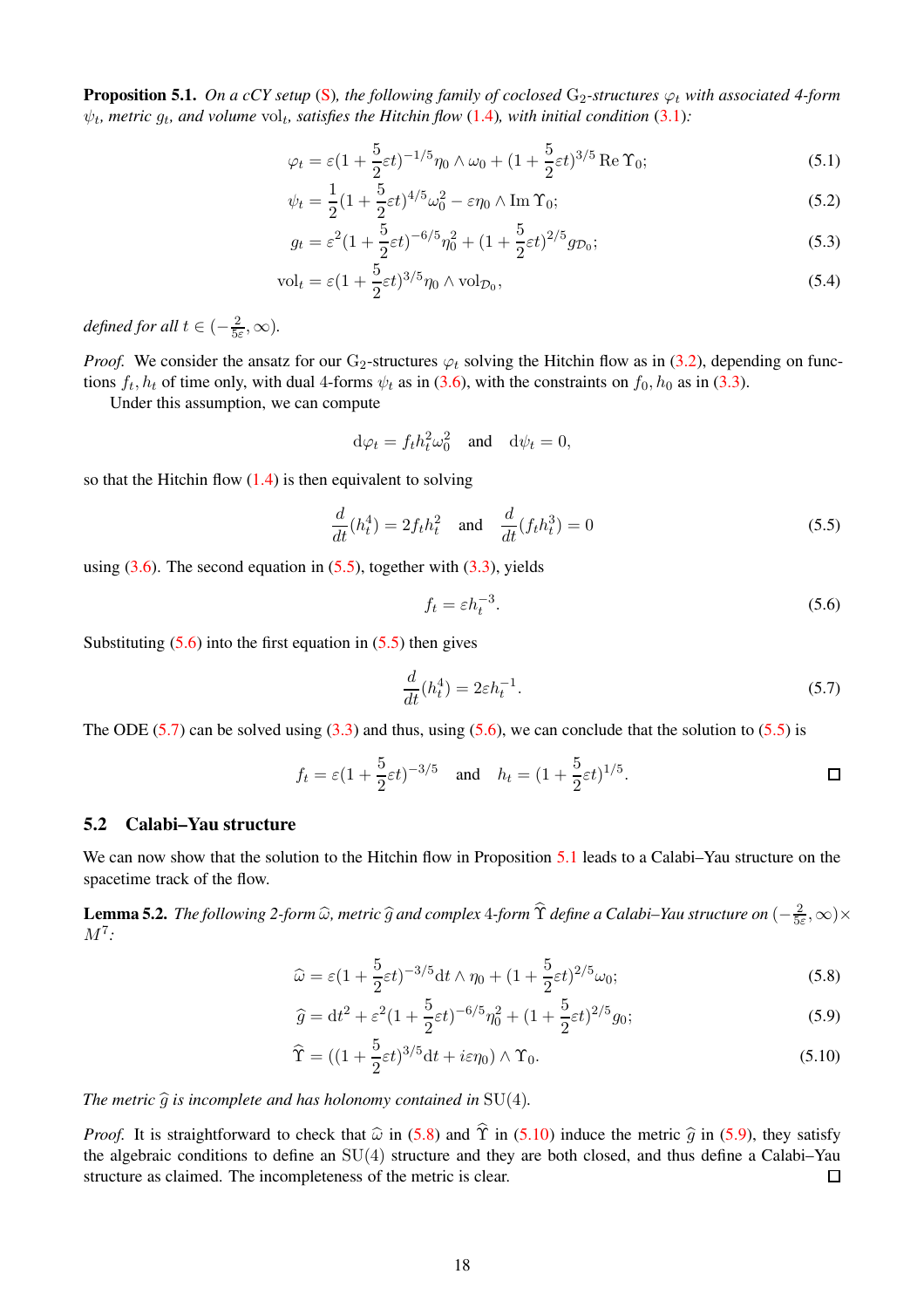<span id="page-18-0"></span>*Remark* 5.1. We know that the metric induced by the Hitchin flow is given by  $\hat{g} = dt^2 + g_t$ , where  $g_t$  is given in [\(5.3\)](#page-17-8), which agrees with the formula in [\(5.9\)](#page-17-7).

We also know by the definition of the Hitchin flow that the induced torsion-free  $Spin(7)$ -structure on  $\left(-\frac{2}{5}\right)$  $\frac{2}{5\varepsilon}$ ,  $\infty$ ) is given by the 4-form

$$
\Phi = dt \wedge \varphi_t + \psi_t,
$$

where  $\varphi_t$ ,  $\psi_t$  are given in [\(5.1\)](#page-17-9)–[\(5.2\)](#page-17-10). It is straightforward to check from [\(5.8\)](#page-17-5) and [\(5.10\)](#page-17-6) that

$$
\Phi = \frac{1}{2}\hat{\omega}^2 + \text{Re}\,\hat{\Upsilon}.
$$

Thus the Hitchin flow solution in Proposition [5.1](#page-17-4) does indeed induce the Calabi–Yau structure in Lemma [5.2,](#page-17-11) which then completes the proof of Theorem [D.](#page-4-2)

# References

- <span id="page-18-5"></span>[BF18] L. Bagaglini and A. Fino, *The Laplacian coflow on almost-abelian Lie groups*, Ann. Mat. Pura Appl. 197 (2018), no. 6, 1855–1873. ↑[2](#page-1-6)
- <span id="page-18-1"></span>[Bry06] R. L. Bryant, *Some remarks on* G2*–structures*, Proceedings of Gökova Geometry-Topology Conference 2005, 2006, pp. 75– 109. ↑[2,](#page-1-6) [7](#page-6-7)
- <span id="page-18-2"></span>[BX11] R. L. Bryant and Feng Xu, *Laplacian flow for closed* G<sub>2</sub>–structures: Short time behavior (2011). Available at [arXiv:1101.2004](https://arxiv.org/abs/1101.2004). ↑[2,](#page-1-6) [3](#page-2-6)
- <span id="page-18-21"></span><span id="page-18-18"></span><span id="page-18-17"></span><span id="page-18-16"></span><span id="page-18-15"></span><span id="page-18-14"></span><span id="page-18-13"></span><span id="page-18-11"></span><span id="page-18-7"></span>[CARSE20] O. Calvo-Andrade, L. Rodríguez, and H. N. Sá Earp, *Gauge theory and* G<sub>2</sub>-geometry on Calabi-Yau links, Rev. Mat. Iberoam. 36 (2020), no. 6, 1753–1778. ↑[7,](#page-6-7) [8](#page-7-6)
	- [CF10] D. Conti and A. Fino, *Calabi-Yau cones from contact reduction*, Ann. Global Anal. Geom. 38 (2010), no. 1, 93–118. ↑[6](#page-5-2)
	- [Che18] G. Chen, *Shi-type estimates and finite time singularities of flows of* G<sub>2</sub>-structures., Q. J. Math. 69 (2018), no. 3, 779–797.  $\uparrow$  [2,](#page-1-6) [3](#page-2-6)
	- [CLN06] B. Chow, P. Lu, and L. Ni, *Hamilton's Ricci flow*, Vol. 77, J. Am. Math. Soc., 2006. ↑[3](#page-2-6)
	- [CLS90] P. Candelas, M. Lynker, and R. Schimmrigk, *Calabi-Yau manifolds in weighted* P4, Nuclear Phys. B 341 (1990), no. 2, 383–402. ↑[4,](#page-3-5) [8](#page-7-6)
	- [DGK19] S. Dwivedi, P. Giannotis, and S. Karigiannis, *A gradient flow of isometric* G<sub>2</sub>-structures (2019), available at <1904.10068>. ↑[2](#page-1-6)
	- [FG82] M. Fernández and A. Gray, *Riemannian manifolds with structure group* G<sub>2</sub>, Ann. Mat. Pura Appl. 132 (1982), no. 1, 19–45  $(1983)$ .  $\uparrow$  [2](#page-1-6)
	- [Fre18] M. Freibert, SU(4)*-holonomy via the left-invariant hypo and Hitchin flow*, Ann. Mat. Pura Appl. (4) 197 (2018), no. 4, 1051–1087. ↑[6](#page-5-2)
	- [Gri13] S. Grigorian, *Short-time behaviour of a modified Laplacian coflow of* G<sub>[2](#page-1-6)</sub>-structures, Adv. Math 248 (2013), 378–415. ↑2
	- [Gri19] *Stimates and monotonicity for a heat flow of isometric* G<sub>2</sub>-structures, Calc. Var. Partial Differ. Equ. 58 (2019), 175. ↑[2](#page-1-6)
	- [Hit01] N. J. Hitchin, *Stable forms and special metrics*, Global differential geometry: the mathematical legacy of Alfred Gray (Bilbao, 2000), 2001, pp. 70–89. ↑[2,](#page-1-6) [3](#page-2-6)
	- [HV15] G. Habib and L. Vezzoni, *Some remarks on Calabi-Yau and hyper-Kähler foliations*, Differ. Geom. Appl. 41 (2015), 12–32. ↑[7,](#page-6-7) [8](#page-7-6)
	- [Joy00] D. D. Joyce, *Compact manifolds with special holonomy*, Oxford Mathematical Monographs, Oxford Univ. Press, Oxford, 2000. ↑[8](#page-7-6)
	- [Kar0[7](#page-6-7)] S. Karigiannis, *Flows of* G<sub>2</sub>-structures, Q. J. Math. 60 (2007), no. 4.  $\uparrow$ 7
	- [KLL20] S. Karigiannis, N. C. Leung, and J. D. Lotay (eds.), *Lectures and Surveys on* G<sub>2</sub>–manifolds and related topics, Fields Inst. Commun., vol. 84, Springer US, 2020. ↑[2,](#page-1-6) [3](#page-2-6)
	- [KMT12] S. Karigiannis, B. McKay, and M-P. Tsui, *Soliton solutions for the Laplacian coflow of some* G<sub>2</sub>-structures with symmetry, Differ. Geom. Appl. 30 (2012), 318–333. ↑[2](#page-1-6)
	- [Lau17] J. Lauret, *Laplacian flow of homogeneous* G<sub>[2](#page-1-6)</sub>-structures and its solitons, Proc. Lond. Math. Soc.. 114 (2017), 527–560. ↑2
- <span id="page-18-23"></span><span id="page-18-22"></span><span id="page-18-20"></span><span id="page-18-19"></span><span id="page-18-12"></span><span id="page-18-10"></span><span id="page-18-9"></span><span id="page-18-8"></span><span id="page-18-6"></span><span id="page-18-4"></span><span id="page-18-3"></span>[LMSES21] E. Loubeau, A. J. Moreno, H. N. Sá Earp, and J. Saavedra, *Harmonic* Sp(2)-invariant G<sub>2</sub>-structures on the 7-sphere (2021). Available at [arXiv:2103.11552](https://arxiv.org/abs/2103.11552). ↑[2](#page-1-6)
	- [LSE19] E. Loubeau and H. N. Sá Earp, *Harmonic flow of geometric structures* (2019). Available at [arXiv:1907.06072](https://arxiv.org/abs/1907.06072). ↑[2](#page-1-6)
	- [LSE21] J. D. Lotay and H. N. Sá Earp, *The heterotic* G<sub>2</sub>-system on contact Calabi-Yau 7-manifolds (2021). Available at [arXiv:2101.06767](https://arxiv.org/abs/2101.06767). ↑[8,](#page-7-6) [11,](#page-10-3) [12,](#page-11-11) [13](#page-12-3)